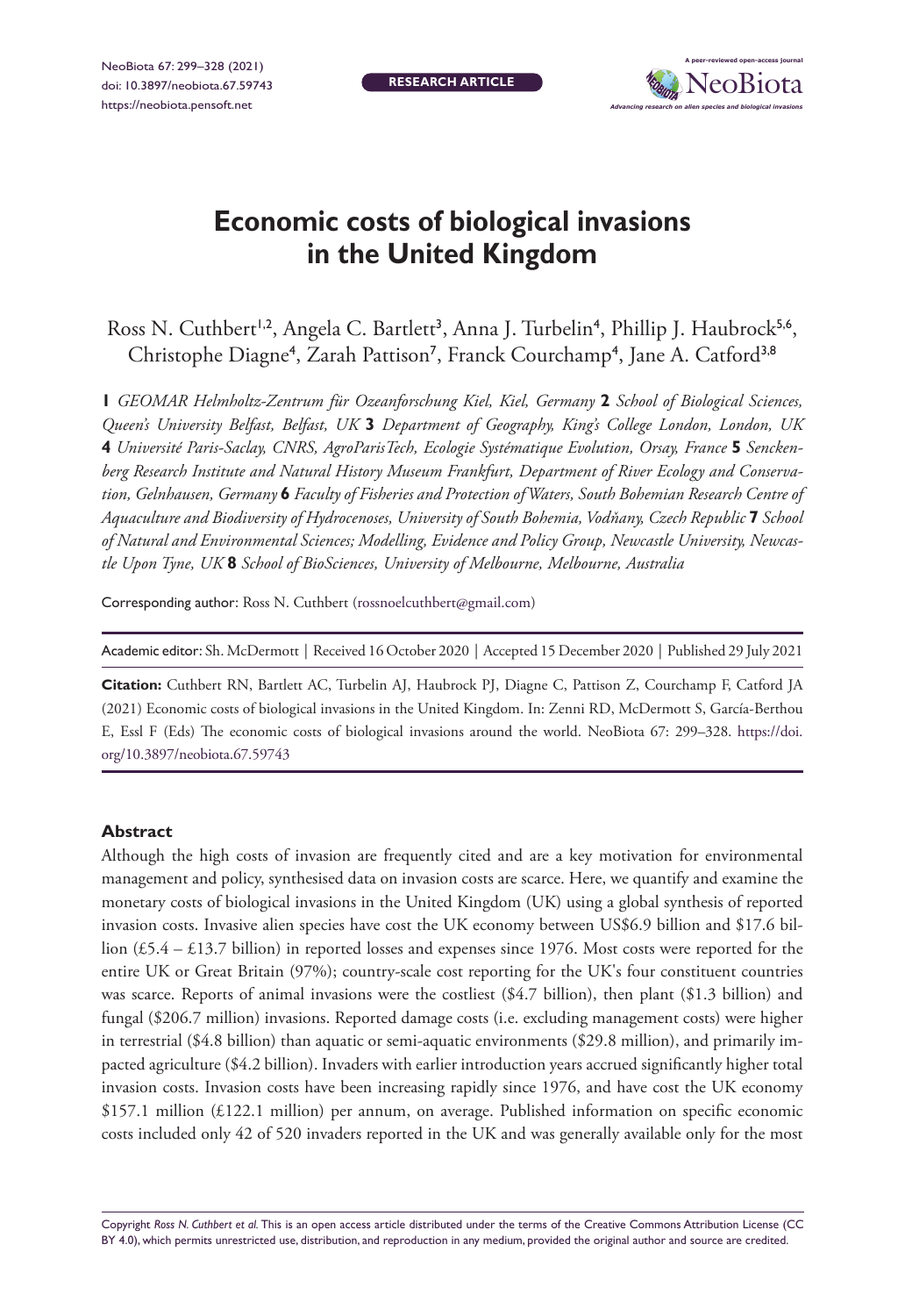intensively studied taxa, with just four species contributing 90% of species-specific costs. Given that many of the invasive species lacking cost data are actively managed and have well-recognised impacts, this suggests that cost information is incomplete and that totals presented here are vast underestimates owing to knowledge gaps. Financial expenditure on managing invasions is a fraction (37%) of the costs incurred through damage from invaders; greater investments in UK invasive species research and management are, therefore, urgently required.

#### **Abstract in Welsh**

Er bod costau uchel rhywogaethau ymledol yn cael eu nodi'n aml fel rhesymeg allweddol ar gyfer gweithredu polisïau a rheolaeth amgylcheddol, mae data syntheseiddiedig ar gostau ymlediad yn brin. Yma, rydym yn meintioli ac yn archwilio costau ariannol ymlediadau biolegol yn y Deyrnas Unedig (DU) gan ddefnyddio synthesis byd-eang o gostau ymlediadau cyhoeddedig. Mae rhywogaethau ymledol estron wedi costio rhwng UD\$ 6.9 biliwn a \$17.6 biliwn (£5.4 – £13.7 biliwn) i economi'r DU mewn colledion a threuliau ag adroddwyd ers 1976. Adroddwyd y mwyafrif o gostau ar gyfer y DU neu Brydain Fawr yn ei chyfanrwydd (97%) ac felly roedd adroddiadau costau i'r gwledydd unigol yn brin. Adroddiadau ar ymlediad anifeiliaid oedd yr ymlediadau mwyaf costus (\$4.7 biliwn), yna planhigion (\$1.3 biliwn), yna ffwng (\$206.7 miliwn). Roedd costau difrod yr adroddwyd arnynt (h.y. heb gynnwys costau rheoli) yn uwch mewn amgylcheddau daearol (\$4.8 biliwn) nag amgylcheddau dyfrol neu led-ddyfrol (\$29.8 miliwn), gan effeithio'n bennaf ar amaethyddiaeth (\$4.2 biliwn). Roedd ymledwyr â gyflwynwyd yn gynharach wedi cronni cyfanswm costau ymlediadau roedd yn uwch o lawer 'na rhai a gyflwynwyd yn fwy diweddar. Mae costau ymlediadau wedi bod yn cynyddu'n gyflym ers 1976, gan gostio ar gyfartaledd \$157.1 miliwn (£122.1 miliwn) y flwyddyn i economi'r DU. Dim ond ar gyfer 42 o'r 520 o rywogaethau ymledol a gyhoeddwyd costau economaidd penodol yn y DU, a hynny gan amlaf ar gyfer y tacsa a astudiwyd yn fwyaf dwys yn unig, gyda pedair rhywogaeth yn gyfrifol am 90% o'r costau penodol. O ystyried bod llawer o rywogaethau ymledol sydd heb ddata costau yn cael eu rheoli'n weithredol, awgrymir fod gwybodaeth am gostau yn anghyflawn a bod y cyfansymiau a gyflwynir yma ond yn amcangyfrif isel oblegid diffyg gwybodaeth. Mae gwariant ariannol ar reoli ymlediadau yn cynrychioli ffracsiwn (37%) o'r costau a achosir trwy ddifrod gan ymledwyr; felly mae angen buddsoddiadau ychwanegol ar reoli rhywogaethau ymledol y DU ar frys.

#### **Abstract in Irish**

D'ainneoin gur minic a luaitear na costais arda a bhaineann le hionradh agus gur cúis an-tábhachtach iad le bainistiú agus polasaí comhshaoil, is annamh a fhaightear sonraí sintéisithe faoi chostais ionraidh. Sa pháipéar seo, measaimid ar bhonn cainníochtúil agus scrúdaímid costais airgeadaíochta ionraí bitheolaíochta sa Ríocht Aontaithe (RA) agus leas á bhaint againn as sintéis dhomhanda ar chostais ionraidh a thuairiscítear. Tá geilleagar na RA thíos idir SA\$6.9 billiún agus \$17.6 billiún (£5.4 – £13.7 billiún) le speicis choimhthíocha ionracha ó bhí 1976 ann maidir le caillteanais agus costais a tuairiscíodh. Is i gcás na RA nó i gcás na Breataine Móire a tuairiscíodh formhór na gcostas agus, mar sin de, is annamh a tuairiscíodh costais ar scála tíre. Ba iad tuairiscí ar ionraí ainmhithe ba mhó a raibh costais ag baint leo (\$4.7 billiún), ansin ionraí plandaí (\$1.3 billiún) agus ionraí fungasacha (\$206.7 milliún). B'airde na costais damáiste a tuairiscíodh (.i. gan costais bhainistithe san áireamh) i dtimpeallachtaí talún (\$4.8 billiún), agus tionchar acu seo, go príomha, ar an talmhaíocht (\$4.2 billiún), ná i dtimpeallachtaí uisceacha nó leathuisceacha (\$29.8 milliún). B'airde i bhfad na costais ionraidh a d'fhabhraigh ionróirí a tugadh isteach ar bhonn níos óige. Tá méadú tapa ag teacht ar chostais ionraidh ó bhí 1976 ann, agus \$157.1 milliún (£122.1 milliún) de chostas ar gheilleagar na RA in aghaidh na bliana, ar an mheán mar gheall orthu. Níor chuimsigh eolas a foilsíodh faoi chostais gheilleagracha shonracha ach 42 de chuid na 520 ionróir a tuairiscíodh sa RA agus ní raibh sé ar fáil, go ginearálta, ach i gcás na dtacsón is mó a ndearnadh mionstaidéar orthu, agus gan ach ceithre speiceas bainteach le 90% de na costais sainspeicis. Nuair a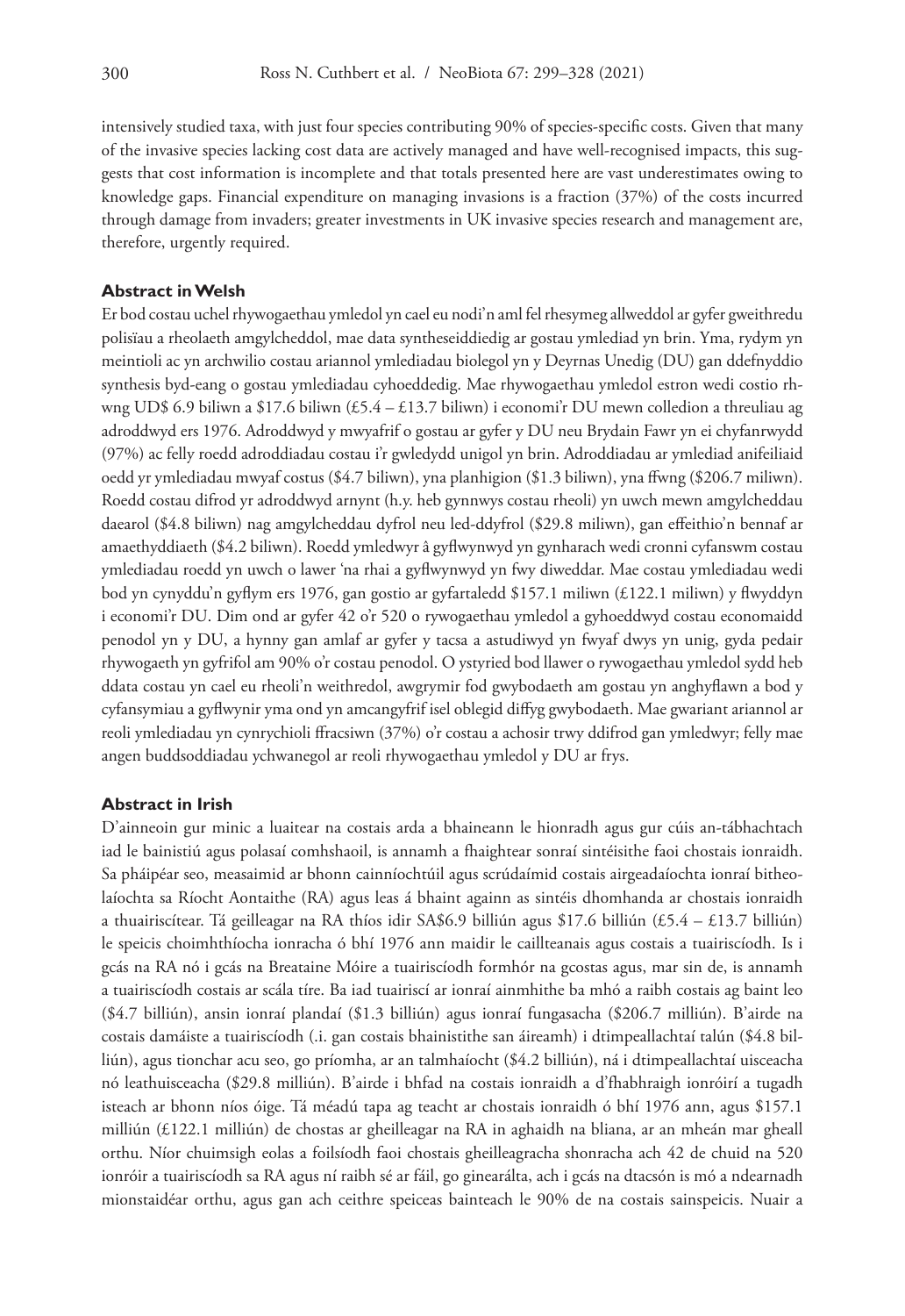chuirtear san áireamh go mbainistítear go gníomhach mórán de na speicis ionracha a bhfuil sonraí costas ina leith ar iarraidh agus go bhfuil tionchair an-aitheanta ag baint leo, tugann sé seo le fios go bhfuil an t-eolas a bhaineann le costais neamhiomlán agus gur meastacháin faoina luach ollmhóra iad, de bharr bearnaí eolais, na hiomláin a chuirtear i láthair anseo. Is cuid bheag (37%) de na costais a thabhaítear de bharr damáiste a dhéanann ionróirí is ea caiteachas airgeadais ar bhainistiú ionraí; tá géarghá, dá réir sin, le hinfheistíochtaí níos mó i mbainistiú speicis ionracha na RA.

#### **Abstract in French**

Bien que les coûts élevés des invasions biologiques soient fréquemment évoqués et qu'ils constituent une motivation clé pour les politiques et la gestion environnementale, les données synthétiques sur ces coûts sont rares. Dans cette étude, nous quantifions et examinons le coût monétaire des invasions biologiques au Royaume-Uni (UK) à l'aide d'une synthèse globale des coûts effectivement reportés. Selon les informations disponibles sur les pertes et les dépenses depuis 1976, les espèces exotiques envahissantes ont coûté à l'économie de l'UK entre 6,9 et 17,6 milliards USD (entre 5,4 et 13,7 milliards £). La plupart des coûts proviennent de l'ensemble de la Grande Bretagne (97%) et, ainsi, les données à l'échelle de chaque pays sont rares. Les invasions animales sont les plus coûteuses (4,7 milliards USD), puis viennent les invasions végétales (1,3 milliard USD) et fongiques (206,7 millions USD). Les coûts des dégâts (i.e. en excluant les coûts de gestion) sont plus élevés dans les environnements terrestres (4,8 milliards USD) que dans les milieux aquatiques ou semi-aquatiques (29,8 millions USD), et concernent majoritairement l'agriculture (4,2 milliards USD). Les organismes envahissants avec des années d'introduction plus précoces sont ceux qui sont associés aux coûts les plus élevés. Le coût des invasions ont augmenté rapidement depuis 1976, avec un coût annuel moyen à l'économie anglaise de 157,1 millions USD (122,1 millions £). Les informations publiées sur des coûts espèce-spécifiques concernent seulement 42 des 520 organismes envahissants connus au Royaume-Uni, et sont généralement disponibles seulement pour les taxons les plus étudiés, avec seulement quatre espèces qui contribuent pour 90% des coûts espèces-spécifiques documentés. Compte tenu du nombre important d'espèces exotiques pour lesquelles il n'existe aucune donnée mais qui sont pourtant activement gérées pour leurs impacts parfaitement reconnus, cela suggère que les informations sur le coût des invasions biologiques sont incomplètes et que les totaux présentés ici sont largement sous-estimés à cause des lacunes de connaissance. Les dépenses liées à la gestion des invasions ne représentent qu'une fraction (37%) des coûts provoqués par les dégâts des espèces exotiques envahissantes. Des investissements plus importants en matière de gestion des espèces envahissantes en UK sont donc nécessaires et urgents pour limiter au maximum les impacts de ces invasions biologiques.

#### **Abstract in Spanish**

Aunque los altos costos de las invasiones se mencionan con frecuencia y son una motivación clave para la gestión y las políticas ambientales, aún las síntesis de datos de los costos de las invasiones son escasas. Aquí, cuantificamos y examinamos los costos monetarios de las invasiones biológicas en el Reino Unido (UK) utilizando una síntesis global de los costos reportados sobre invasiones biológicas. Las especies exóticas invasoras le han costado a la economía del Reino Unido entre US\$6,9 mil millones y US\$17,6 mil millones (£ 5.4 – £ 13.7 mil millones) en pérdidas y gastos reportados desde 1976. La mayoría de los costos se reportaron a la escala del Reino Unido o Gran Bretaña (97%) y, por lo tanto, la representación de informes de costos a escala individual de cada país dentro del Reino Unido fue escasa. Los informes de invasiones de animales fueron los más costosos (\$4,7 mil millones), seguidos por las invasiones de plantas (\$1,3 mil millones) y de hongos (\$206,7 millones). Los costos de daños reportados (es decir, excluyendo los costos de gestión) fueron más altos en ambientes terrestres (\$4.8 mil millones) que en ambientes acuáticos o semiacuáticos (\$29.8 millones), afectando principalmente a la agricultura (\$4.2 mil millones). Los invasores con introducciones más antiguas acumularon costos totales de invasión significativamente más altos.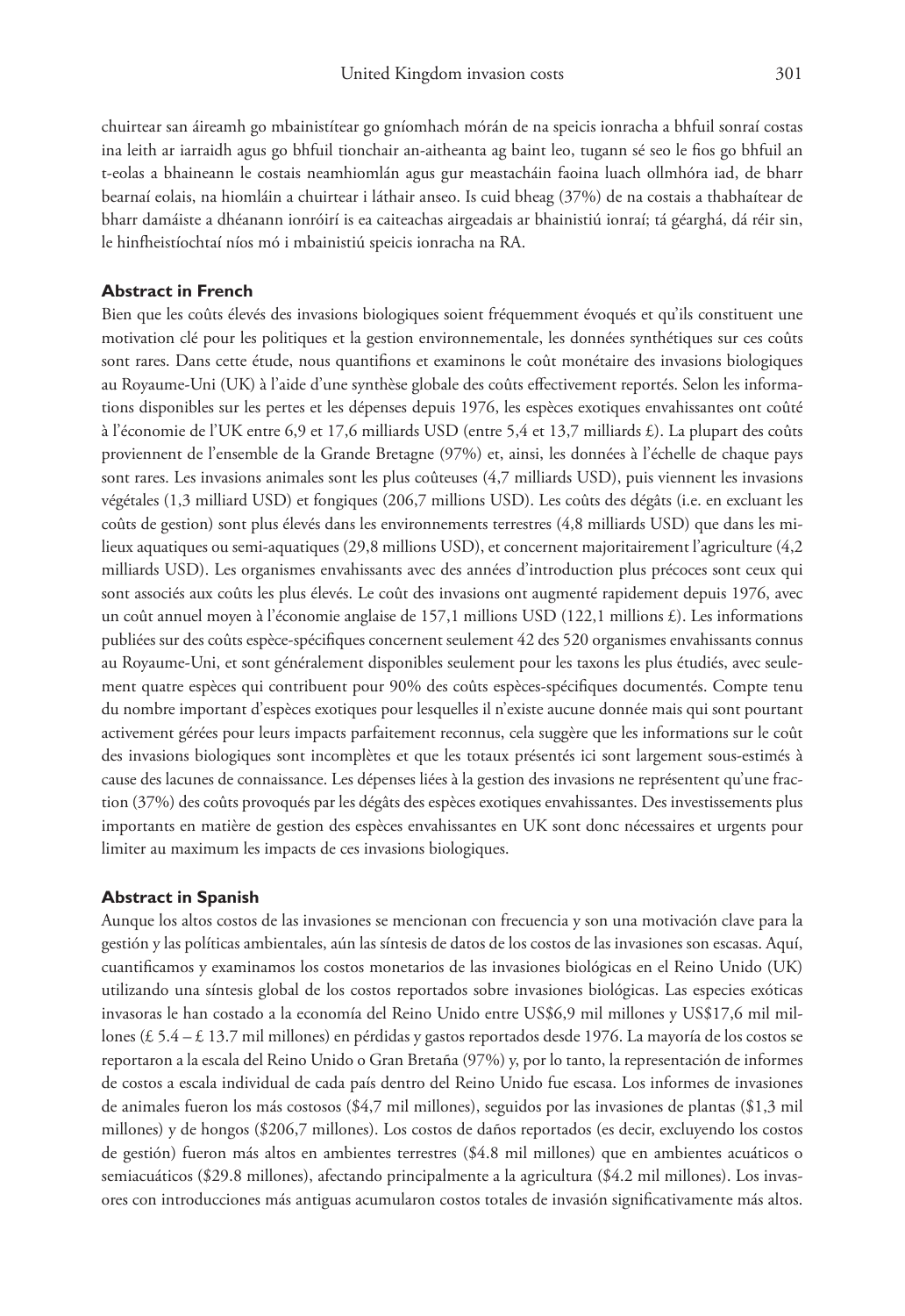Los costos de invasión han aumentado rápidamente desde 1976, lo que le ha costado a la economía del Reino Unido unos \$157,1 millones (£122,1 millones) por año, en promedio. La información publicada sobre costos económicos específicos incluyó sólo 42 de las 520 invasores reportados en el Reino Unido y generalmente estaba disponible solo para los taxones más estudiados, con solo cuatro especies contribuyendo con el 90% de los costos específicos de cada especie. Dado que muchas de las especies invasoras que carecen de datos de costos se gestionan activamente y tienen impactos bien conocidos, esto sugiere que la información de costos es incompleta y que los totales presentados aquí son subestimaciones enormes debido a lagunas de conocimiento. El gasto financiero en el manejo de invasiones es una fracción (37%) de los costos incurridos por los daños causados por los invasores; por lo tanto, se requieren con urgencia mayores inversiones en la gestión de especies invasoras del Reino Unido.

#### **Abstract in German**

Obwohl die hohen Kosten biologischer Invasionen häufig aufgezeigt werden und eine wichtige Motivation für das Umweltmanagement und die Umweltpolitik darstellen, sind synthetisierte Daten rar. Hier quantifizieren und untersuchen wir die monetären Kosten biologischer Invasionen im Vereinigten Königreich anhand einer globalen Synthese der gemeldeten Invasionskosten. Invasive gebietsfremde Arten haben die britische Wirtschaft seit 1976 zwischen 6,9 und 17,6 Milliarden US-Dollar (5,4 bis 13,7 Milliarden Pfund) an gemeldeten Verlusten und Ausgaben gekostet. Die meisten Kosten wurden für das Vereinigte Königreich oder Großbritannien (97%) und damit für das gesamte Land gemeldet. Berichte über invasive Tiere waren die teuersten (4,7 Mrd. USD), gefolgt von Pflanzen (1,3 Mrd. USD) und Pilzen (206,7 Mio. USD). Die gemeldeten Schäden (d.h. ohne Verwaltungskosten) waren in terrestrischen Habitaten (4,8 Mrd. USD) höher als in aquatischen oder semi-aquatischen (29,8 Mio. USD) und wirkten sich hauptsächlich auf die Landwirtschaft aus (4,2 Mrd. USD). Invasoren mit früheren Einführungsjahren verursachten signifikant höhere Gesamtinvasionskosten. Die Invasionskosten sind seit 1976 rapide gestiegen und kosten die britische Wirtschaft durchschnittlich 157,1 Mio. USD (122,1 Mio. GBP) pro Jahr. Zu den veröffentlichten Informationen zu spezifischen wirtschaftlichen Kosten gehörten nur 42 von 520 im Vereinigten Königreich gemeldeten Invasoren, die im Allgemeinen nur für die am intensivsten untersuchten Taxa verfügbar waren, wobei nur vier Arten 90% der art-spezifischen Kosten beisteuern. Angesichts der Tatsache, dass viele der invasiven Arten, denen Kostendaten fehlen, aktiv verwaltet werden und allgemein anerkannte Auswirkungen haben, deutet dies darauf hin, dass die Kosteninformationen unvollständig sind und dass die hier dargestellten Summen aufgrund von Wissenslücken stark unterschätzt werden. Die finanziellen Ausgaben für das Management von Invasionen machen einen Bruchteil (37%) der Kosten aus, die durch Schäden durch Eindringlinge entstehen. Daher sind dringend größere Investitionen in das Management invasiver Arten im Vereinigten Königreich erforderlich.

#### **Keywords**

England, InvaCost, invasive alien species, non-native species, Northern Ireland, published monetary impacts, Scotland, socioeconomic sector, Wales

### **Introduction**

Biological invasions can cause far-reaching ecological, environmental, social and economic impacts in invaded ranges (Simberloff et al. 2013; Linders et al. 2019; Pyšek et al. 2020; Diagne et al. 2021). In the last two decades, there has been an increasing number of studies examining the ecological impacts of invasive alien species (hereon,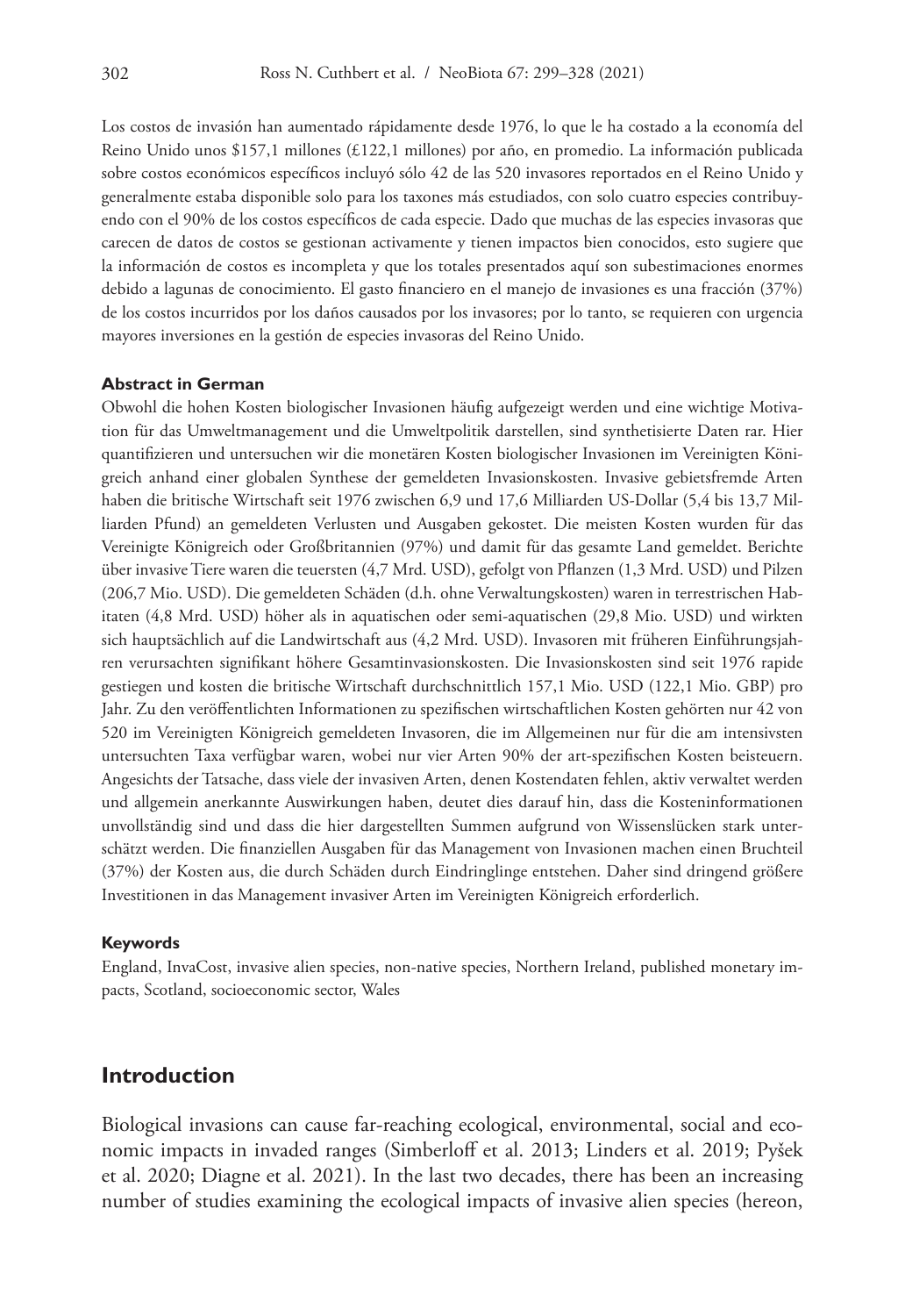invasive species) (Crystal-Ornelas and Lockwood 2020). However, notwithstanding a few national-scale studies (e.g. Pimentel et al. 2000, 2005; Williams et al. 2010; Hoffman and Broadhurst 2016), the socioeconomic implications have generally lacked synthesis until recently (Bacher et al. 2018; Shackelton et al. 2019; Diagne et al. 2020a; Cuthbert et al. 2021a; Diagne et al. 2021). A lack of cost-reporting reduces monetary incentives for policy-makers to implement management measures aimed at preventing the introduction, spread and impacts of invasions (Diagne et al. 2020b). That is despite management, especially when applied at an early invasion stage (Leung et al. 2002; Ahmed et al. 2021), being highly cost-effective in reducing longer-term management expenditure or damage to resources (Aukema et al. 2011; Paini et al. 2016).

Until recently, large-scale studies into the economic costs of invasive species have been limited to major geographic entities, such as the United States (Pimentel et al. 2000, 2005), Europe (Kettunen et al. 2009) and Australia (Hoffman and Broadhurst 2016). Importantly, these studies have raised societal and policy-maker awareness of the massive economic costs of biological invasions, yet many nations lack assessment. In 2020, the United Kingdom (UK) was the 5<sup>th</sup> largest economy in the world (World Economic Outlook Database 2020) and has experienced high levels of invasion success (Roy et al. 2014a; van Kleunen et al. 2015), with economic factors, such as GDP, known to influence invasion rates (Lin et al. 2011) and invader economic costs (Haubrock et al. 2021a; Kourantidou et al. 2021).

Despite invasive species being increasingly recognised as a concern for the UK government (EAC 2019), in-depth and up-to-date cost reporting of invasions to the UK economy is lacking. Early estimates of the total cost of invasive species to the UK economy have, however, been made (e.g. White and Harris 2002; Williamson 2002), albeit with a focus on relatively few, well-known taxa. In 2010, invasion costs were estimated at around £1.7 billion per year in England, Scotland and Wales (Williams et al. 2010). In Northern Ireland, invasion costs have been estimated at £46.5 million per year (Kelly et al. 2013). Williams et al. (2010) found that rabbits, Japanese knotweed and wild oats were the costliest invasive species in the UK and agriculture was the most impacted sector, especially in England. Other UK studies have focused on specific environments and cost types. For freshwater invasions in Great Britain, costs of controlling invasive species have been projected at £43.5 million per year in the case of management being undertaken at all invaded locations (Oreska and Aldridge 2011). That pioneering study also highlighted aquatic macrophytes and zebra mussels as two particularly expensive species for management. These same species groups have since been targeted in biosecurity campaigns such as Check, Clean, Dry in the UK (Anderson et al. 2015). However, whilst having raised important awareness, often such studies are outdated, based on extrapolations and have a limited focus on one specific cost type and there thus remains a lack of wide-scale cost estimation for impacts that are empirically observed. There is also no basis to test the notion that observed management investments are less costly than resource damages and losses from invasions in a standardised way, despite Williams et al. (2010) identifying that prevention is cheaper than longer term control in the UK.

Overall, the economic costs of invasions for the UK lack a finer-scale, up-to-date synthesis across multiple environmental, social and temporal contexts, with different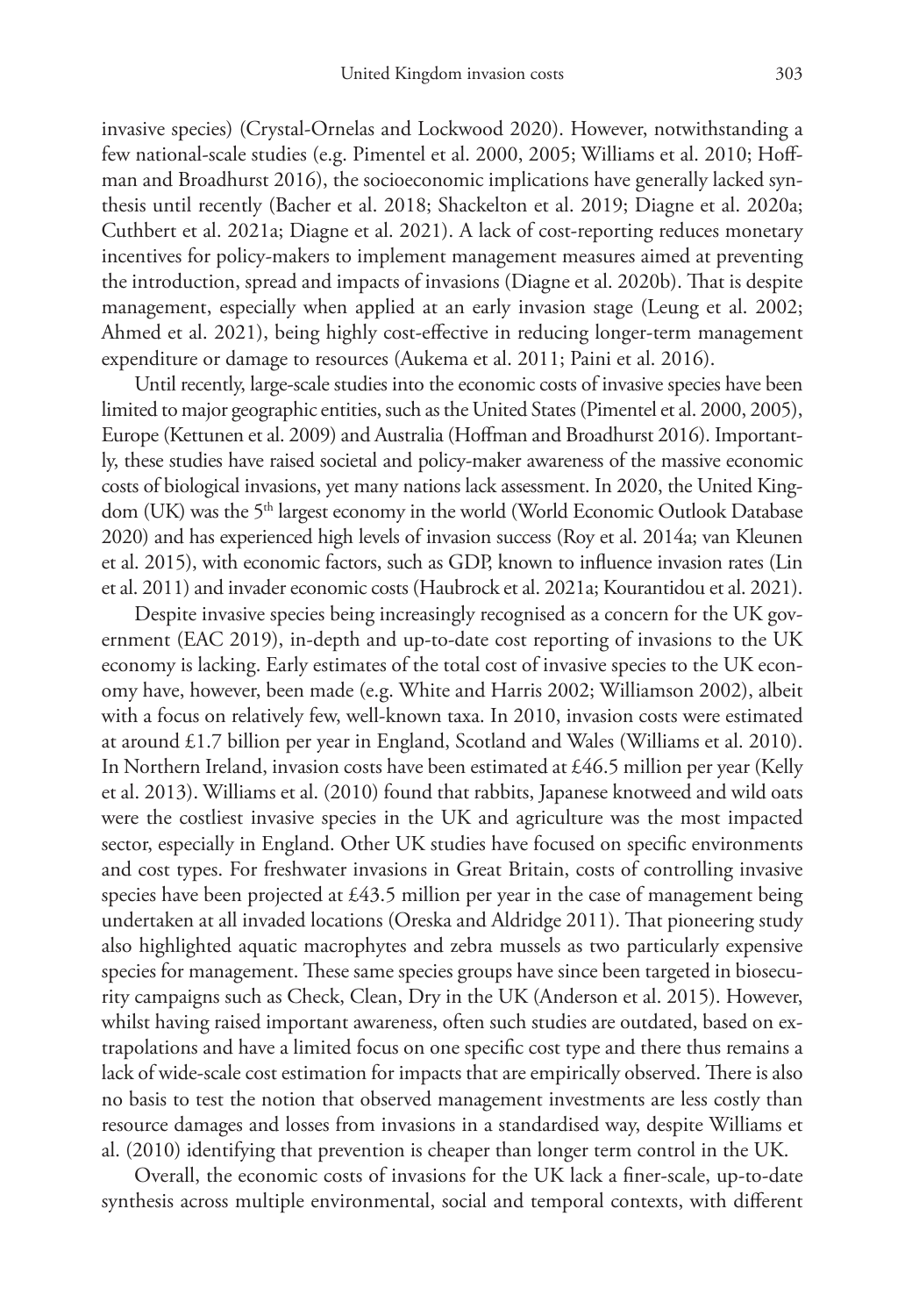types of costs compiled in a comparable way. There have been few appraisals of the biases and knowledge gaps in cost reporting amongst invasive species, despite the presence of 'flagship' invaders in the UK that receive high attention from scientists and media outlets (Roy et al. 2014b). As such, whether costs correlate with the degree of scientific interest towards a given taxon lacks examination. More broadly, invasion science has been shown to be taxonomically biased and only a minority of invasive species are studied in detail (Jarić et al. 2020). This unevenness leads to knowledge gaps in the costs of invasions, which can make management, prioritisation and policy creation difficult. Robust analyses of economic costs are urgently required to enable cost-benefit analyses and efficient allocations of limited economic resources.

The need to comprehensively understand costs of invasive species on the UK economy is particularly crucial given their escalating numbers (Manchester and Bullock 2000; Roy et al. 2014b; Seebens et al. 2017, 2021). The Great Britain Non-Native Species Secretariat estimates that approximately ten new alien species have become established in the UK each year since 1950 and, on average, two of these have become invasive since 2000 (EAC 2019). As the rate of invasion across the UK increases over time, so too are the expected costs associated with these invasions (Diagne et al. 2020a). However, how economic costs relate to the length of time an alien species has been established remains unclear; species that invaded earlier might accrue greater costs or, on the contrary, these costs might diminish as species become naturalised. This needs to be assessed and temporal dynamics in total costs need to be characterised. Likewise, whether certain pathways of introduction are associated with higher costs than others at different times require consideration.

To address these knowledge gaps, we use UK-specific data from 1976 to 2020 in the InvaCost database (Diagne et al. 2020a), a global compilation of the available literature on the economic costs of invasive species. This database compiles detailed cost information suitable for large-scale syntheses of costs associated with invasive species at different spatial, taxonomic and temporal scales. Specifically, we ask:

**Question 1:** What is the reported economic cost of invasive species in the UK and how is it distributed amongst taxonomic groups, habitat types and socioeconomic sectors? Given its economic importance, we expect costs to be higher from species impacting agriculturally-intensive terrestrial environments.

**Question 2:** Are studies and recorded costs shared equally amongst all invasive species? We expect that most costs are caused by relatively few species and that these species are particularly well-known and studied, reflecting a positive feedback between documented costs and study effort.

**Question 3:** How do costs of invasions vary over time and are species with early introductions costlier than more recent invaders considering their introduction pathways? We expect that costs per species will increase with residence time, given a longer time period over which to accrue costs and that common introduction pathways will be dominant (e.g. ornamental; van Kleunen et al. 2020).

Overall, answering these questions allows us to synthesise cost information across numerous ecological and socioeconomic contexts in the UK, helping to make informed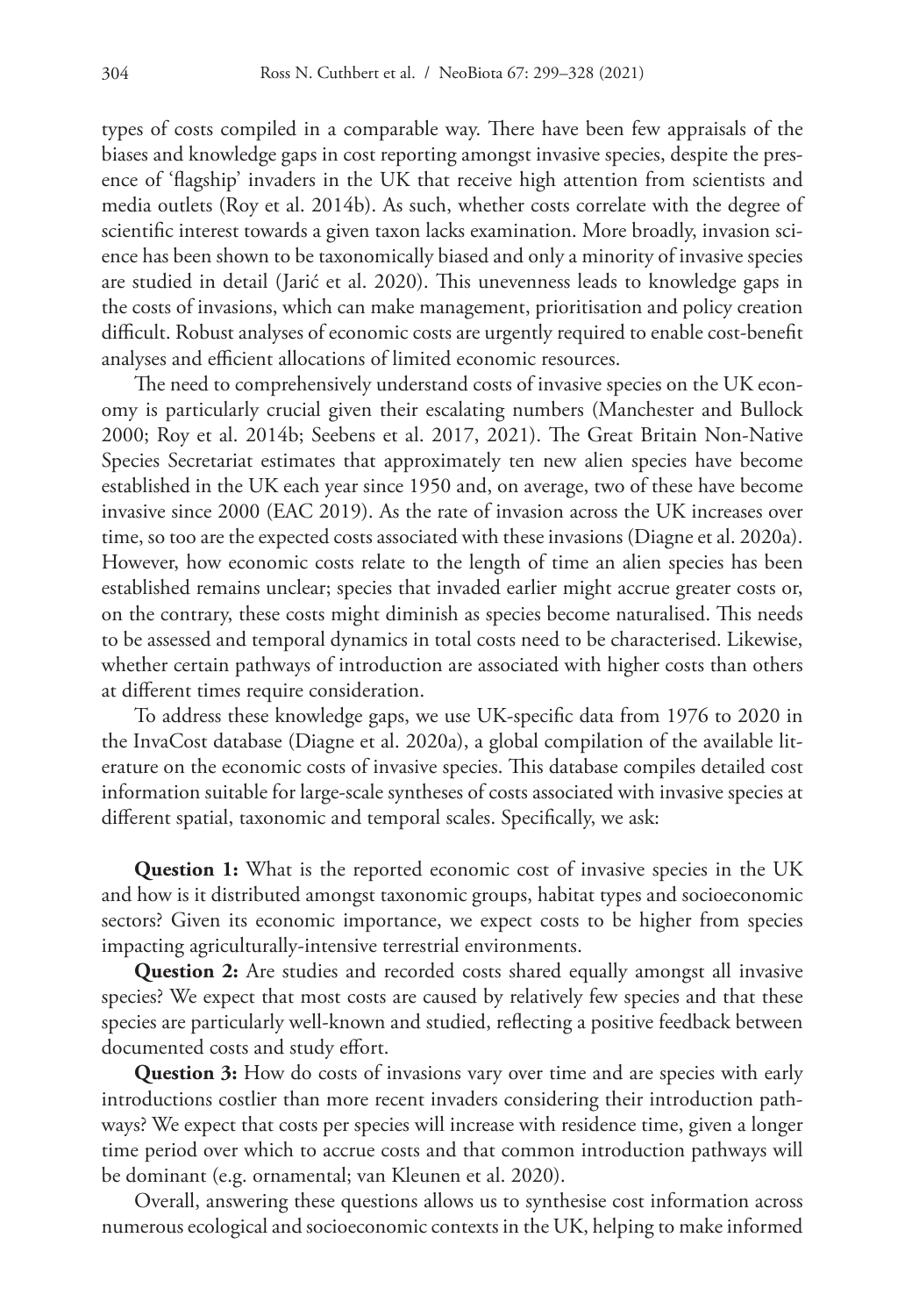current and future management strategies. Further, they will help in pointing out potential biases in available invasion-related cost data and guide further research avenues in this topic.

## **Methods**

### Data collection and filtering

To estimate the cost of invasive species on the UK economy, we used UK-relevant cost data from the latest available version of the InvaCost database (version 3.0; Diagne et al. 2020a; [https://doi.org/10.6084/m9.figshare.12668570\)](https://doi.org/10.6084/m9.figshare.12668570) up to the year 2020. We note that InvaCost is a 'living' database that is subject to further additions and improvements. Following the InvaCost protocol (Diagne et al 2020a), all references were retrieved using standardised searches within selected repositories [Web of Science [\(htt](https://webofknowledge.com/)[ps://webofknowledge.com/](https://webofknowledge.com/)); Google Scholar (<https://scholar.google.com/>); Google search engine, [\(https://www.google.com/\)](https://www.google.com/)] and targeted collection through gathering opportunistic literature and contacting experts and stakeholders. Collected materials were thoroughly assessed to identify relevance and extract cost information. Specifically, titles, keywords, abstracts and full texts were checked hierarchically to ensure that (1) they were in English, as per the language competencies of the review team, (2) they contained at least one cost estimate and (3) each cost estimate was attributed exclusively to invasive species (see Diagne et al. 2020a for full details). InvaCost only includes invasive species for which there are documented economic impacts and our cost analysis reflects that scope. The database effectively defines invasive species as humanintroduced alien species that cause some economic cost. Duplicates that reported the same or overlapping costs were also removed from the data. We note that, for the most part, InvaCost includes species that are currently invasive in the UK. However, in some cases, costs pertaining to past successful eradications are included, such as for coypu *Myocastor coypus*. Costs from the Channel Islands, British Overseas Territories and the Isle of Man were excluded to tighten the biogeographical focus. All costs were converted to a common, up-to-date currency (2017 US\$); we also provided certain cost estimates in 2017 GBP [1 USD = 0.777 GBP (World Bank 2017 exchange range)].

## Data processing

The period of estimation across reported costs varied considerably, spanning periods of several months to several years. In order to obtain comparable costs, we considered all costs for a period of less than a year as annual costs and re-calculated costs covering several years on an annual basis (i.e. costs accumulated over multiple years were divided amongst those years, giving annual cost estimates). Therefore, costs that spanned multiple years were divided equally amongst those years (e.g. a cost totalling \$10,000 over ten years would equal \$1,000 per year). If there was no evidence for a cost occurring in more than one year (i.e. *One-time* cost), we conservatively counted it for one year only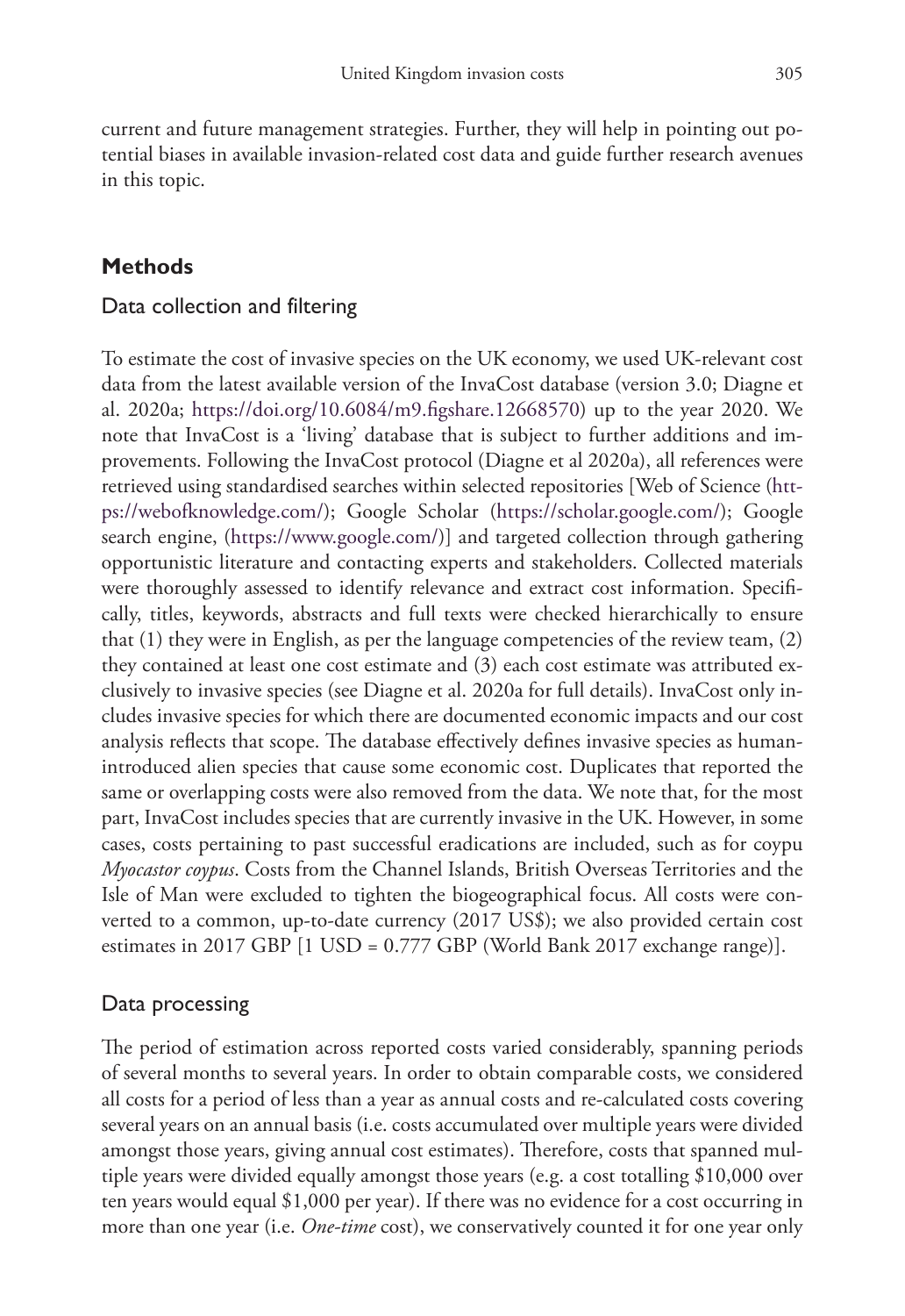and likewise for costs that were *Potentially-ongoing* (Occurrence column in InvaCost). In cases where the timespan for the costs was not described in the data publication, we used publication year as a surrogate for starting year and – if the cost was *Potentiallyongoing* – publication year as a surrogate for ending year.

The conversion of all costs into an annual basis resulted in a total of 709 expanded entries (Suppl. material 1; 353 initial entries). This was accomplished using the *expand-YearlyCosts* function of the 'invacost' package version 0.3–4 (Leroy et al. 2020) in R version 4.0.2 (R Core Team 2020); this function considers both the probable starting and ending years of each cost entry in the InvaCost database to annualise costs (see Suppl. material 2; <https://doi.org/10.6084/m9.figshare.12668570>). The first cost entry in our dataset was recorded in 1976, so all analyses were performed for the period 1976 to 2019, because that was the last year with robust reported costs. Costs in Inva-Cost are reported at different spatial scales (Spatial scale column), from site-specific to regional and national estimates. We carefully considered this information and checked for potential duplications in costs within or amongst scales, with costs estimated at all spatial scales (i.e. unit, site or country) included in the analyses.

#### Question 1: Invasion costs distributions through space and sectors

We categorised the invasion costs using seven criteria. The first two criteria were used to filter and subset the costs and the other five were used in analysis. See Suppl. material 2 for further information on the considered categories.

(i) Method reliability (*High* or *Low*): Cost estimates, extracted from peer-reviewed publications or official reports or with documented, repeatable and/or traceable methods, were considered to have *High* reliability; all other estimates were designated as *Low* reliability (Diagne et al. 2020a);

(ii) Implementation (*Observed* or *Potential*): Cost estimates that occurred in the invaded habitat were designated *Observed* and those or that were extrapolated or predicted to occur were deemed *Potential*.

We calculated full costs, which include potential and low reliability estimates, but excluded these more speculative estimates when examining the data in detail (as well as for the following subsections). The more detailed, conservative analysis, therefore, considered only the following descriptors:

(iii)Country (*England*, *Scotland*, *Wales*, *Northern Ireland*). Where costs were attributed to a particular country, we presented costs to that country; other costs were recorded as spanning multiple countries, i.e. *Great Britain* (i.e. excluding Northern Ireland) or the *UK* (i.e. including Northern Ireland);

(iv) Environment of the invasive species (*Terrestrial*, *Aquatic*, *Semi-aquatic* or *Diverse/ Unspecified*): the habitat from which the species causing the cost originated. Here, we considered that *Semi-aquatic* corresponds to species that are closely associated with water for development, reproduction and/or foraging (e.g. *M. coypus* is a semi-aquatic rodent);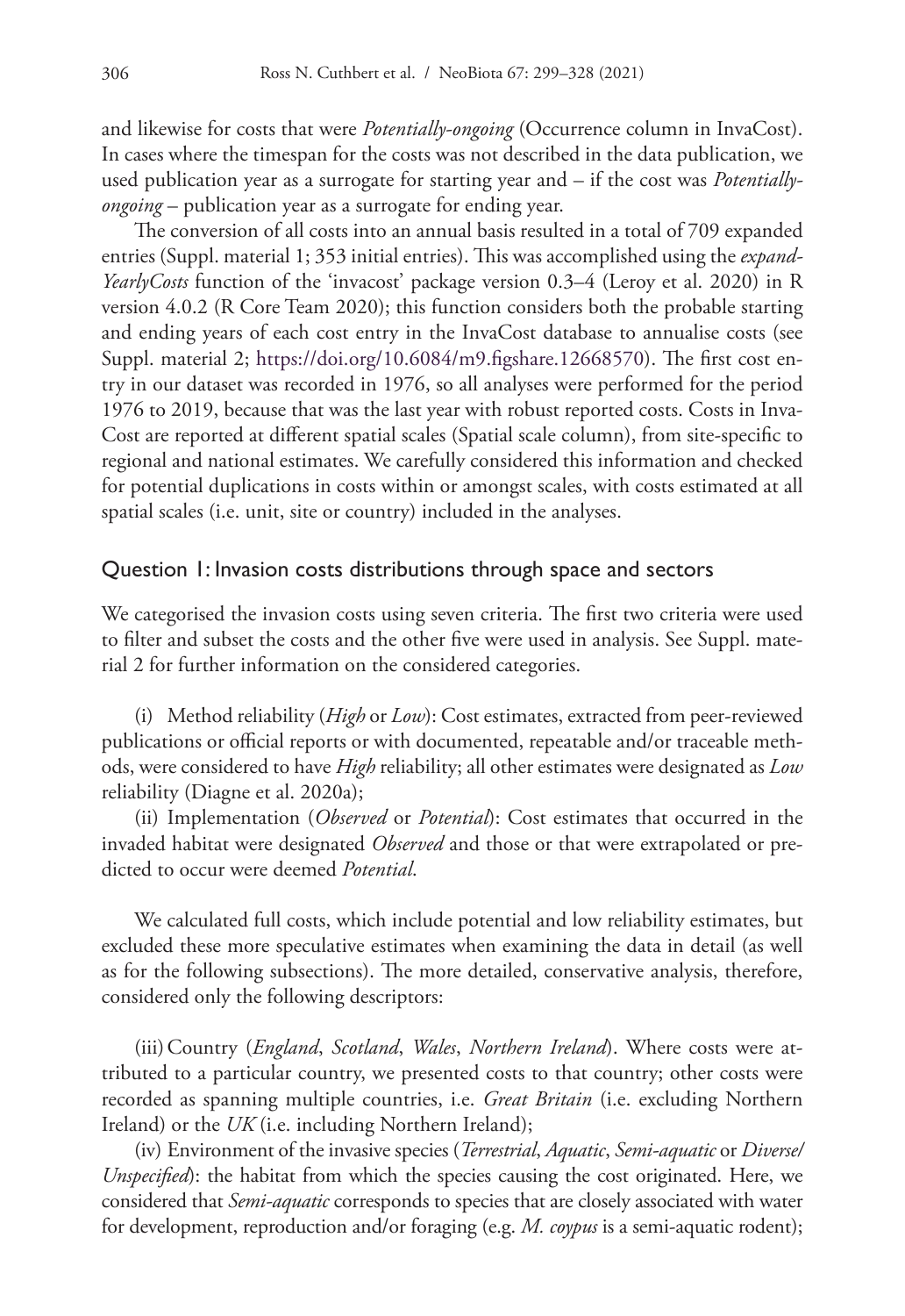(v) Type of cost: (a) *Damage* referring to damages or losses incurred by invasion (e.g. costs for damage repair, resource losses, medical care), (b) *Management* comprising control-related expenditure (e.g. monitoring, prevention, management, eradication) and money spent on education, research and maintenance costs, (c) *Mixed* including mixed damage and management costs (cases where reported costs were not clearly distinguished amongst cost types);

(vi) Impacted sector: the activity, societal or market sector that was impacted by the cost (*Agriculture*, *Authorities-Stakeholders*, *Environment*, *Fishery*, *Forestry*, *Public and social welfare*); individual cost entries not allocated to a single sector were classified as *Mixed*;

(vii) Kingdom: the taxonomic kingdom of the species associated with each cost entry. Where this information was missing, taxa were deemed to be *Diverse/Unspecified*. Viruses were included as a general 'kingdom', but only counted if they were vectored by an invasive species in the UK subset (e.g. squirrelpox virus vectored by the grey squirrel *Sciurus carolinensis*).

### Question 2: Taxonomic biases in invasion costs

To identify the proportions of invasive species in the UK for which cost data are available, the list of individual species in InvaCost was compared with comprehensive lists of invasive species in the UK. Lists of known invasive species were extracted and compiled for the UK from the following databases: (1) InvaCost version 3.0; (2) the Global Invasive Species Database (GISD); (3) the sTwist database; and (4) the Great Britain Non-native Species Information Portal (GB-NNSIP) (Table 1). Only species listed within the UK were extracted from each database, with listed species checked to confirm their alien status and refined accordingly. We classify all of these species as "invasive", but note that the definitions of invasiveness differ slightly amongst these datasets (Table 1). We used the GBIF.org Backbone Taxonomy to standardise species names.

Rank-abundance analyses were used to determine the unevenness of species' costs according to cost types (management and damage), environments (aquatic, semiaquatic and terrestrial) and kingdoms (plants and animals).

A keyword search on the Web of Science over the period 1960 to 2020 was used to quantify research effort (i.e. publication numbers) towards individual species listed as invasive in the UK (Table 1). Global and UK-only searches were conducted to determine research effort, as indicated by numbers of publications. The Global search string used species' scientific names only; the UK-only search string combined the scientific name of the species with "UK" OR "United Kingdom" OR "Great Britain" OR "England" OR "Scotland" OR "Wales" OR "Northern Ireland". For example, the search string used to retrieve the number of studies for *Oryctolagus cuniculus* was: TS=("Oryctolagus cuniculus") AND TS=("UK" OR "United Kingdom" OR "Great Britain" OR "England" OR "Scotland" OR "Wales" OR "Northern Ireland"), where TS is the "Topic". The results and specific search terms are provided in Suppl. material 3.

We used a Kruskal-Wallis test to compare research efforts for invasive species that were present vs. absent from InvaCost. This tested the null hypothesis that research effort was equal across species with and without published impact costs. We also used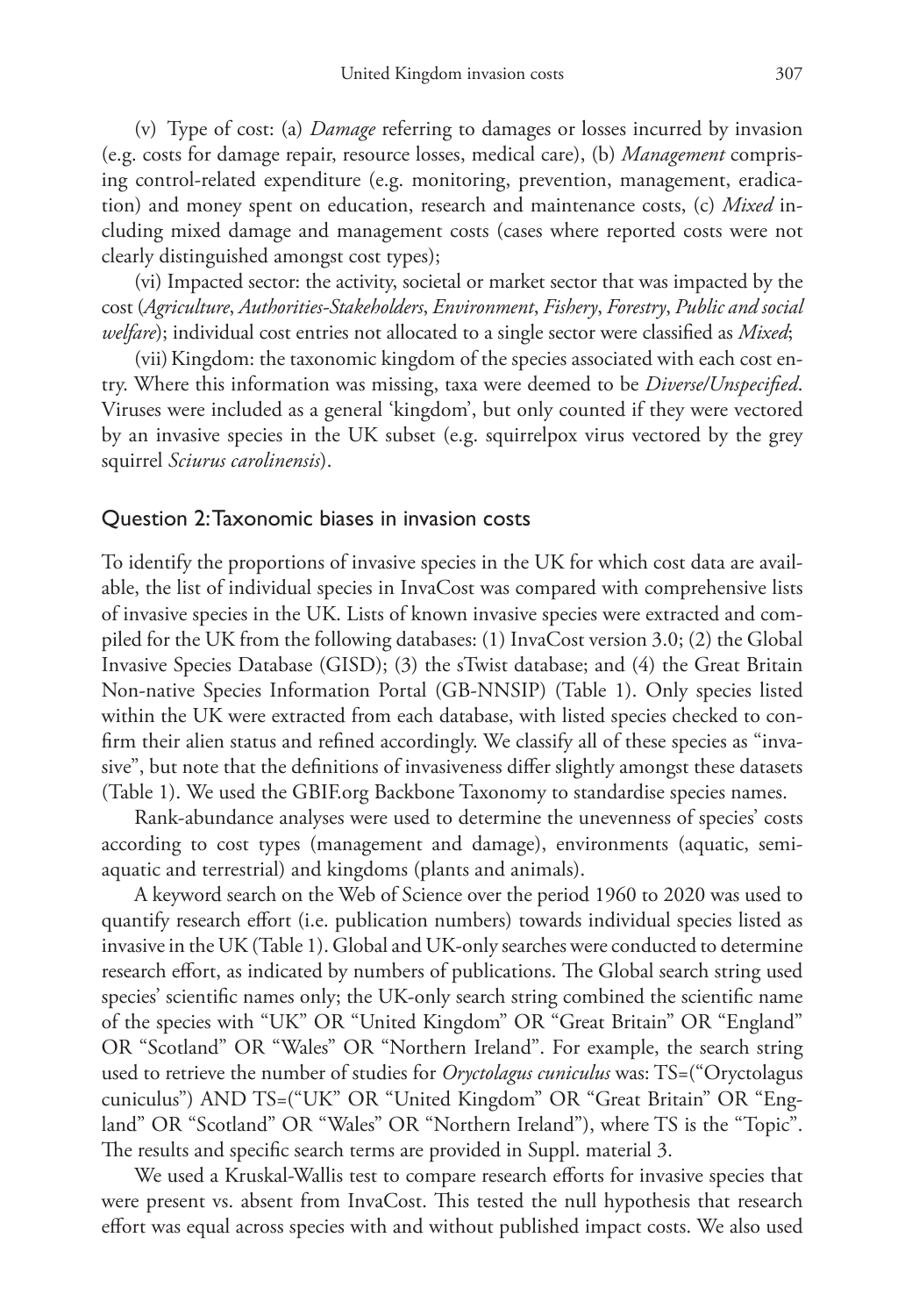Table 1. Initial numbers of known invasive species extracted from the InvaCost, GISD, sTwist and GB-NNSIP databases for the UK. Definitions of invasiveness are provided in relation to each database, along with underlying sources of data extracted.

|              | Database Species $(n)$ | <b>Invasive definition</b>                          | Data source                                             |
|--------------|------------------------|-----------------------------------------------------|---------------------------------------------------------|
| InvaCost     | 42                     | Invasive alien species with reported economic       | Version 3.0, Diagne et al. (2020a; https://doi.         |
|              |                        | impacts.                                            | org/10.6084/m9.figshare.12668570).                      |
| <b>GISD</b>  | 216                    | Alien species with known negative impacts on        | GISD (www.iucngisd.org/gisd).                           |
|              |                        | biodiversity in the region where they are invasive. |                                                         |
| sTwist       | 321                    | A taxon whose introduction and/or spread            | Version 1.2.3, https://doi.org/10.5281/zenodo.3763222.  |
|              |                        | threatens biological diversity (Convention on       | Underlying data sources: Caphina et al. (2017); GAVIA   |
|              |                        | Biological Diversity).                              | (Dyer et al. 2017); Global Alien First Records Database |
|              |                        |                                                     | (Seebens et al. 2017); GloNAF (van Kleunen et al.       |
|              |                        |                                                     | 2015); GRIIS (available via: GBIF.org).                 |
| $GB-$        | 282                    | An introduced taxon designated as having a          | Roy et al. (2014b).                                     |
| <b>NNSIP</b> |                        | negative ecological or human impact.                |                                                         |

linear regression to test the relationship between species' total economic costs and their research effort, on a  $log_{10}$  scale to normalise residuals and homogenise variances. Here, a significant positive relationship would indicate that greater invasion costs are reported for invasive species with larger numbers of studies.

### Question 3: Temporal dynamics of invasion costs

The cost over time of all UK invasive species was calculated via the *summarizeCosts* function of the 'invacost' R package (Leroy et al. 2020). This function illustrates the dynamics of costs over time, projecting the mean cost per decade, as well as the mean cost over the entire reported period (i.e. from 1976 to 2019; the last year with robust, reported costs).

Using first record information from the sTwist database, we used linear regression to examine the relationship between the length of time a species has been reported as invasive in the UK and its total invasion cost. First record information was available for 35 species reported in InvaCost (of the 42 species with individual cost entries). Both time since introduction and total economic costs were modelled on a  $log<sub>10</sub>$  scale to normalise residuals and homogenise variances. We thus tested whether species with an earlier year of introduction accrued greater impacts than species that were introduced more recently. For each species and year of introduction, we also examined introduction pathway information (Suppl. material 4), as reported in the DAISIE database (Roy et al. 2020). This database is an inventory of invasive species in Europe, in the form of a checklist; we used UK-specific data only.

### **Results**

### Question 1: Invasion costs distributions through space and sectors

Biological invasions cost the UK economy an amount estimated from \$6.9 billion to \$17.6 billion (£5.4 billion – £13.7 billion) between 1976 and 2019. The lower, more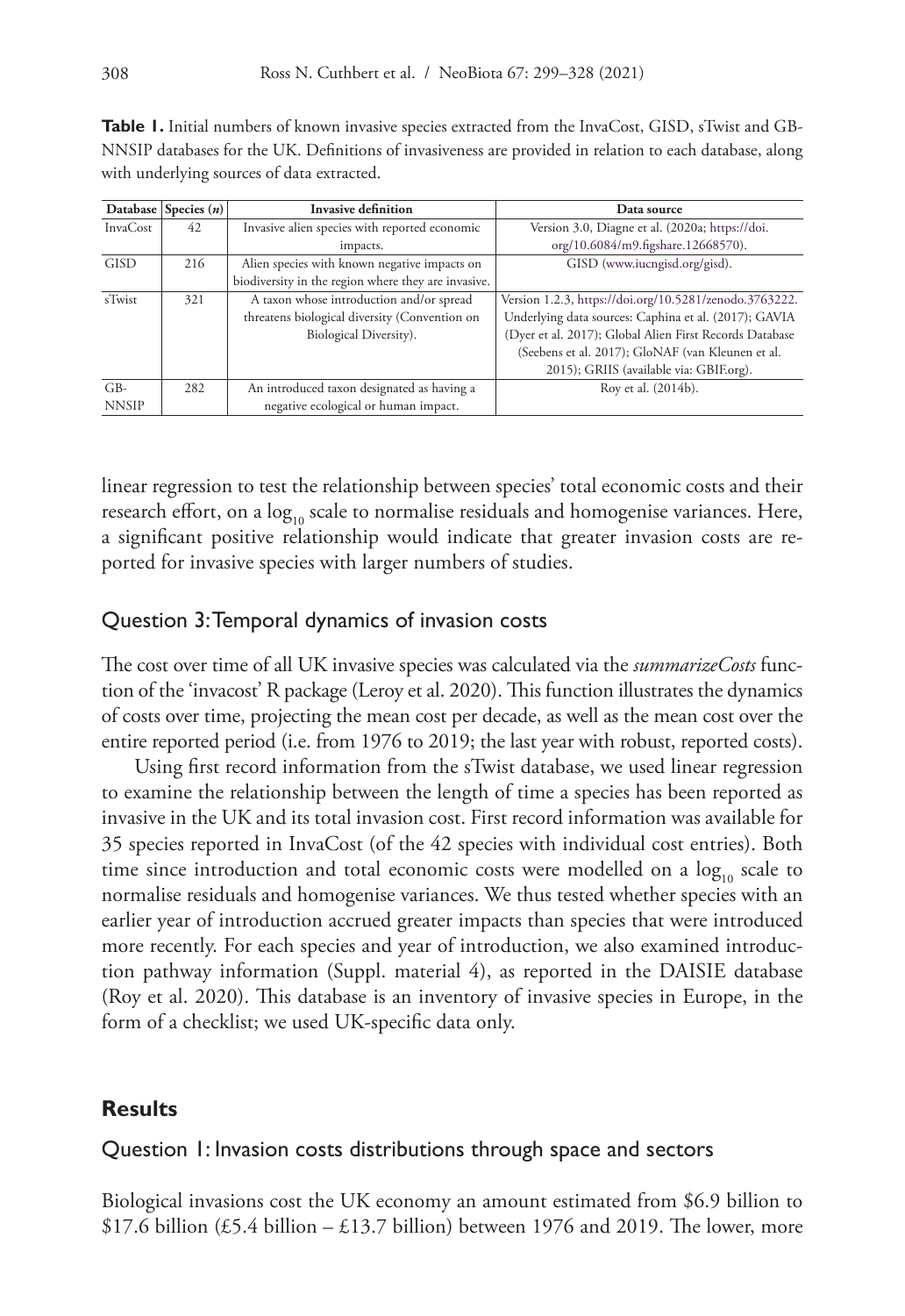conservative cost estimate excludes *Potential* costs (\$5.2 billion; £4.0 billion; 103 entries) and *Low* reliability costs (\$5.5 billion; £4.3 billion; 101 entries). We use the more conservative estimates for all further analyses below (538 entries).

Of the total for the whole of the UK,  $$4.3$  billion ( $$4.3$  billion) was attributed to the UK and \$2.4 (£1.9 billion) billion to Great Britain. Much lower cost totals were recorded per country, with \$81.5 million (£63.3 million) to Northern Ireland, \$76.2 million (£59.2 million) to England, \$34.9 million (£27.1 million) to Scotland and \$2.4 million  $(E1.9 \text{ million})$  to Wales. Therefore, the vast majority of invasion costs were reported at larger spatial scales.

Where costs were assigned to specific taxa, the majority were attributed to animals (\$4.7 billion, 267 entries; including \$2.4 billion to mammals and \$1.5 billion to insects), followed by plants (\$1.3 billion, 99 entries) and then fungi (\$206.7 million, 2 entries). Invasive chromists (16 entries) and viruses (10 entries) cost \$771,575 and \$775,451, respectively. However, a large sum of invasion costs in the UK was either not taxonomically defined or spanned multiple kingdoms (i.e. *Diverse/Unspecified*; \$781.6 million, 144 entries).

Terrestrial habitats were most impacted overall (\$6.4 billion, 245 entries) and had the highest number of cost entries. Impacts to aquatic (\$258.5 million, 116 entries) and semi-aquatic habitats (\$51.7 million, 86 entries) were, respectively, one and two orders of magnitude lower (Fig. 1), despite high numbers of cost entries. A relatively small portion of total economic costs was reported from entries that affected multiple or unspecified environment types (\$172.0 million, 91 entries) (Fig. 1).

The costliest impacts of invasions in the UK were incurred by the agricultural sector (\$4.9 billion, 32 entries), followed by authorities and stakeholders (i.e. governmental services and/or official organisations, \$955.9 million, 436 entries), mixed sectors (\$824.6 million, 41 entries), as well as forestry (\$144.2 million, 11 entries). Public and social welfare (\$37.8 million, 10 entries), fisheries (\$11.0 million, 5 entries) and the environment (\$7.8 million, 3 entries) were reportedly impacted to a much lesser degree. Agricultural, mixed and forestry impacts were typically incurred through direct damage or losses to resources, whilst impacts to authorities and stakeholders were mostly related to management expenditure. Across these sectors and cost types, terrestrial environments were dominant, with relatively few contributions from aquatic and semi-aquatic environments overall in terms of invasion costs. In contrast to terrestrial environments, where costs were mostly damage-related, aquatic and semi-aquatic costs were more likely to be from management actions (Fig. 1).

### Question 2: Taxonomic biases in invasion costs

Overall, cost data in the UK were reported for 42 invasive species in InvaCost (with individual cost entries;  $n = 56$  including species within 'mixed' entries). However, there were 520 unique invasive species in the UK reported in InvaCost, sTwist, GISD or GB-NNSIP, thus meaning that approximately 8% of known invasive species in the UK have documented economic costs (Fig. 2a). Invasive species with reported cost data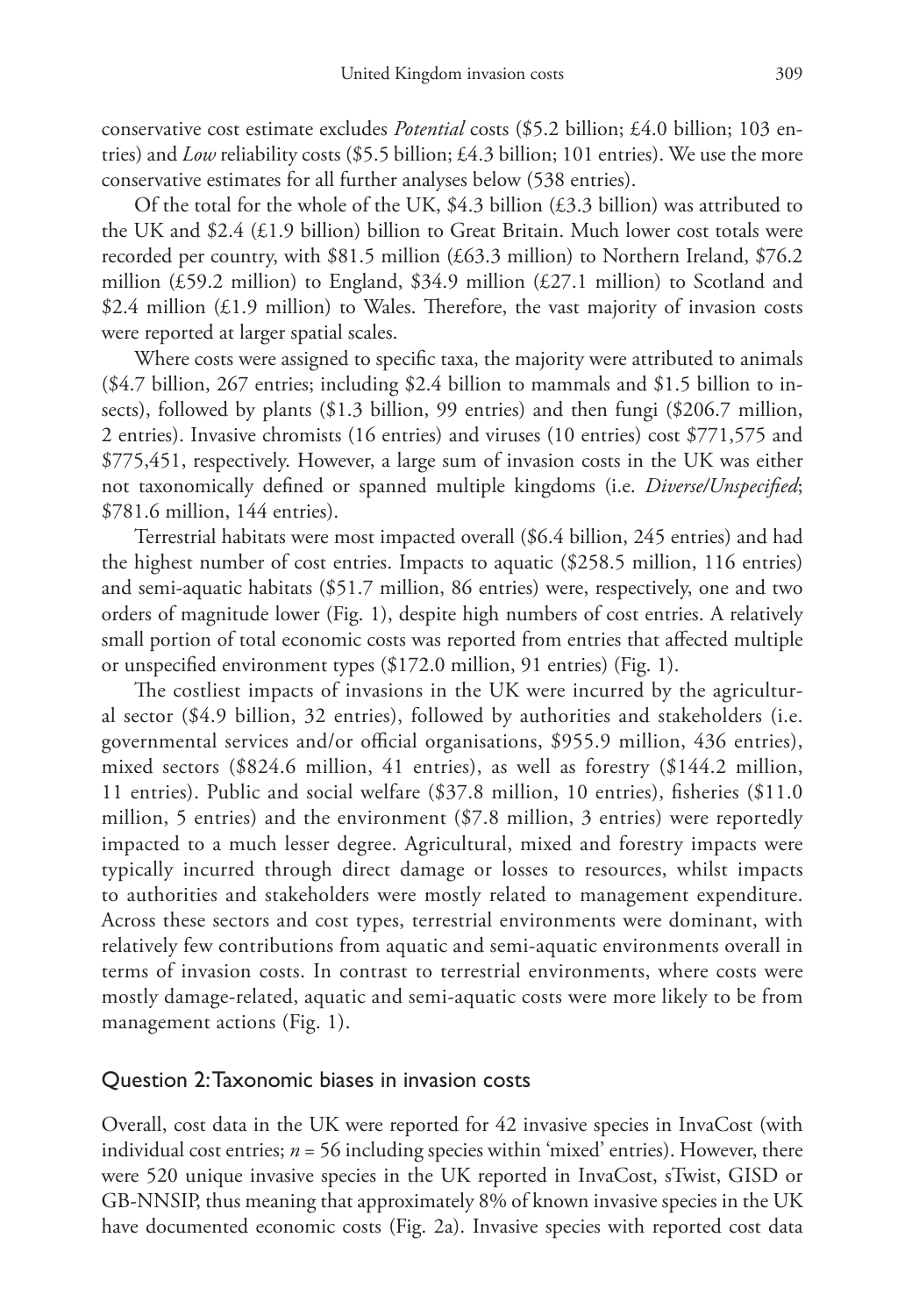

**Figure 1.** Alluvial plot illustrating flows of identified invasion cost types in the UK amongst environments and socioeconomic sectors. Abbreviations: bn is billion (2017 US\$).



**Figure 2.** Barplots showing **a** total numbers of all known invasive species in the UK (i.e. species within GISD, sTwist and GB-NNSIP) and UK invasive species in InvaCost; and **b** proportions of UK invasive species in InvaCost across classes.

mainly belonged to the Mammalia (21%), Magnoliopsida (16%), Insecta (11%) and Aves (11%) classes (Fig. 2b).

Cost contributions were highly uneven across species overall (Fig. 3). Considering total costs, the European rabbit *O. cuniculus* contributed 62%, followed by Japanese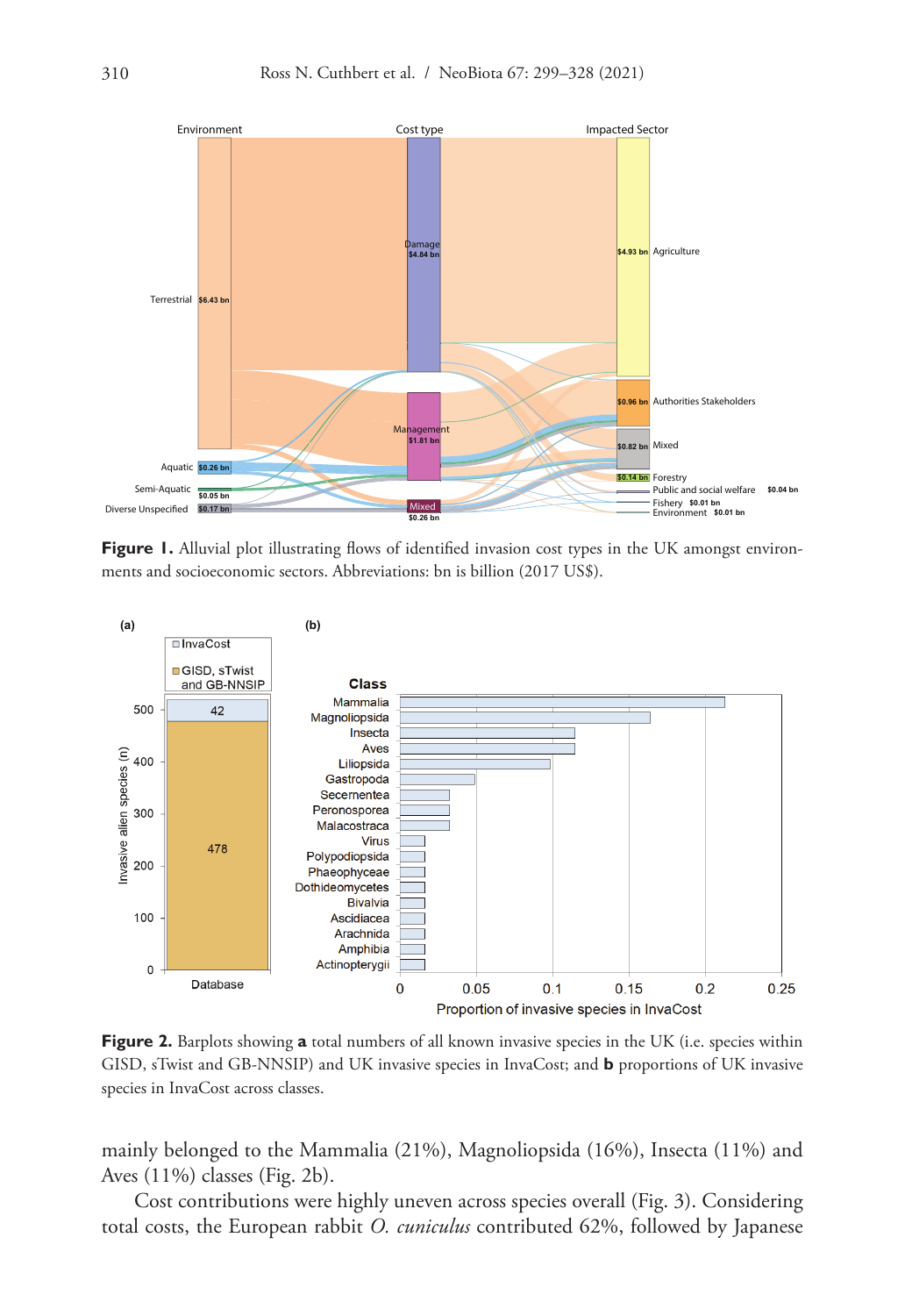

**Figure 3.** Whittaker plots illustrating ranked proportional cost contributions across species for **a** overall **b** management **c** damage **d** aquatic **e** semi-aquatic **f** terrestrial **g** plant and **h** animal cost categories. The top three highest-contributing species are labelled on each subplot, for example, the European rabbit ranks as the costliest species **a** overall, for **c** damage costs and amongst the terrestrial organisms (**f**) and animal kingdom (**h**), representing 62%, 82%, 66% and 77% of costs in the respective categories. Note the differences in *x*-axes scaling.

knotweed (*Reynoutria japonica*) and the rock pigeon (*Columba livia*). Japanese knotweed dominated management costs (62%), followed by the brown rat (*R. norvegicus*) and European rabbit. Damage costs were again dominated by the European rabbit (82%), followed by the rock pigeon, with Varroa mite (*Varroa destructor*) third.

Aquatic environments were mostly impacted by floating pennywort (*Hydrocotyle ranunculoides*) (45%) and Canadian pondweed (*Elodea canadensis*) (16%), thereafter waterweed (*Elodea nuttallii*). Semi-aquatic taxa costs were mostly driven by the ruddy duck (*Oxyura jamaicensis*) (55%), coypu (*Myocastor coypus*) and American mink (*Neovison vison*). Costs in terrestrial environments were driven predominantly by the European rabbit (66%), Japanese knotweed and rock pigeon. Overall, the majority of spe-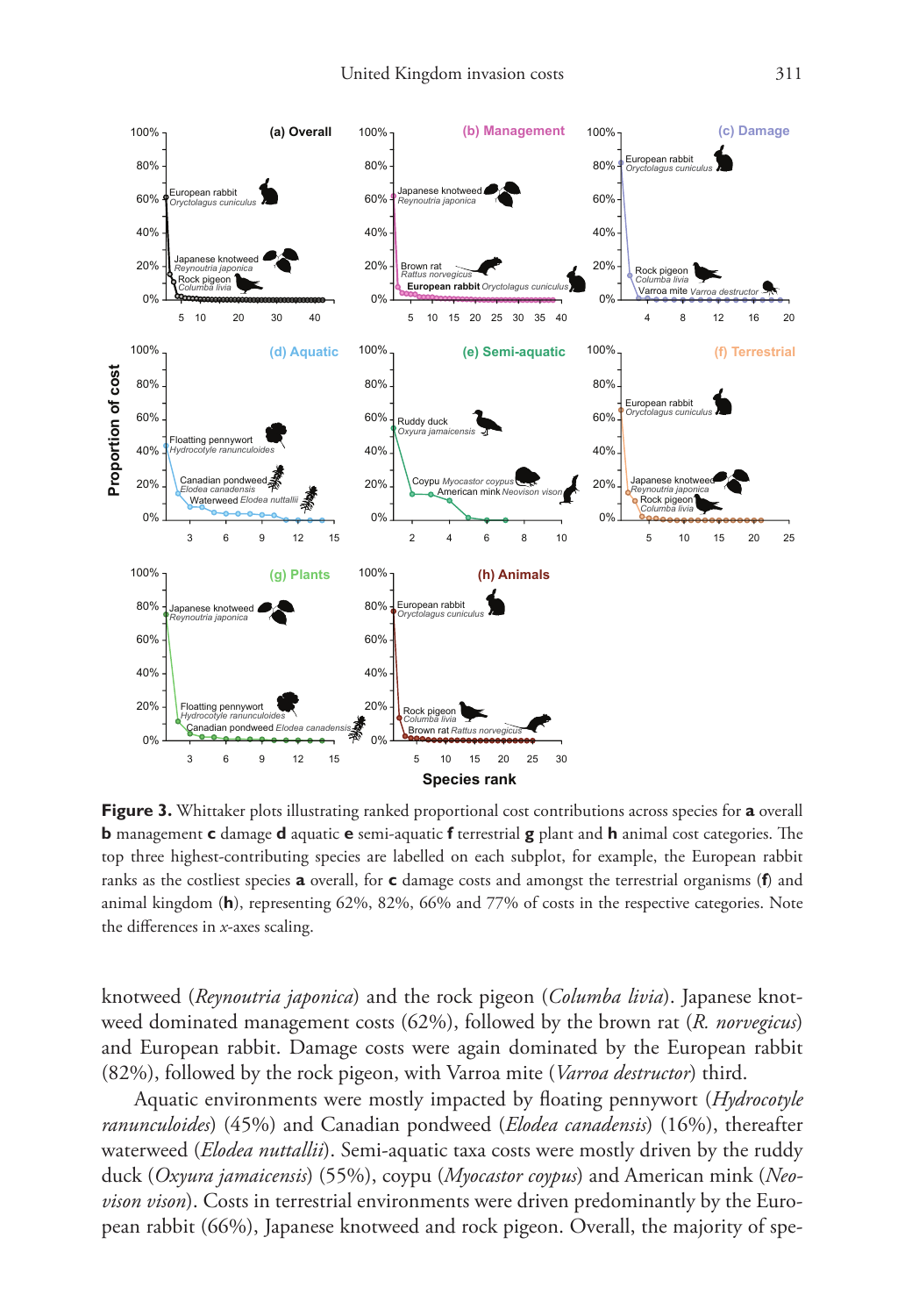

**Figure 4.** Per-species invasion costs and study efforts showing **a** the number of publications available in Web of Science for the period 1960–2020 for each species with InvaCost records against the total cost for each species in billion US\$ (2017 value; log<sub>10</sub> scale; shaded area is 95% confidence interval) **b** the distribution of the number of publications available in Web of Science for the period 1960–2020 for each species with invasion costs by organism group ("# species" refers to numbers of species in InvaCost within that group) and **c** distribution of publication numbers of invasive species with and without costs.

cies with monetary costs (83%) each contributed less than 1% of the respective total cost (Fig. 3). Costs of the European rabbit were incurred predominantly by agricultural impacts (93%); Japanese knotweed through impacts to authorities and stakeholders (97%); and rock pigeon towards mixed sectors (100%).

Invasive species with economic costs were associated with significantly more publications than UK invasive species without costs ( $\chi^2$  = 32.79, df = 1,  $p$  < 0.001; Suppl. material 5: Fig. S1; Fig. 4). Of those invasive species present in InvaCost, total per-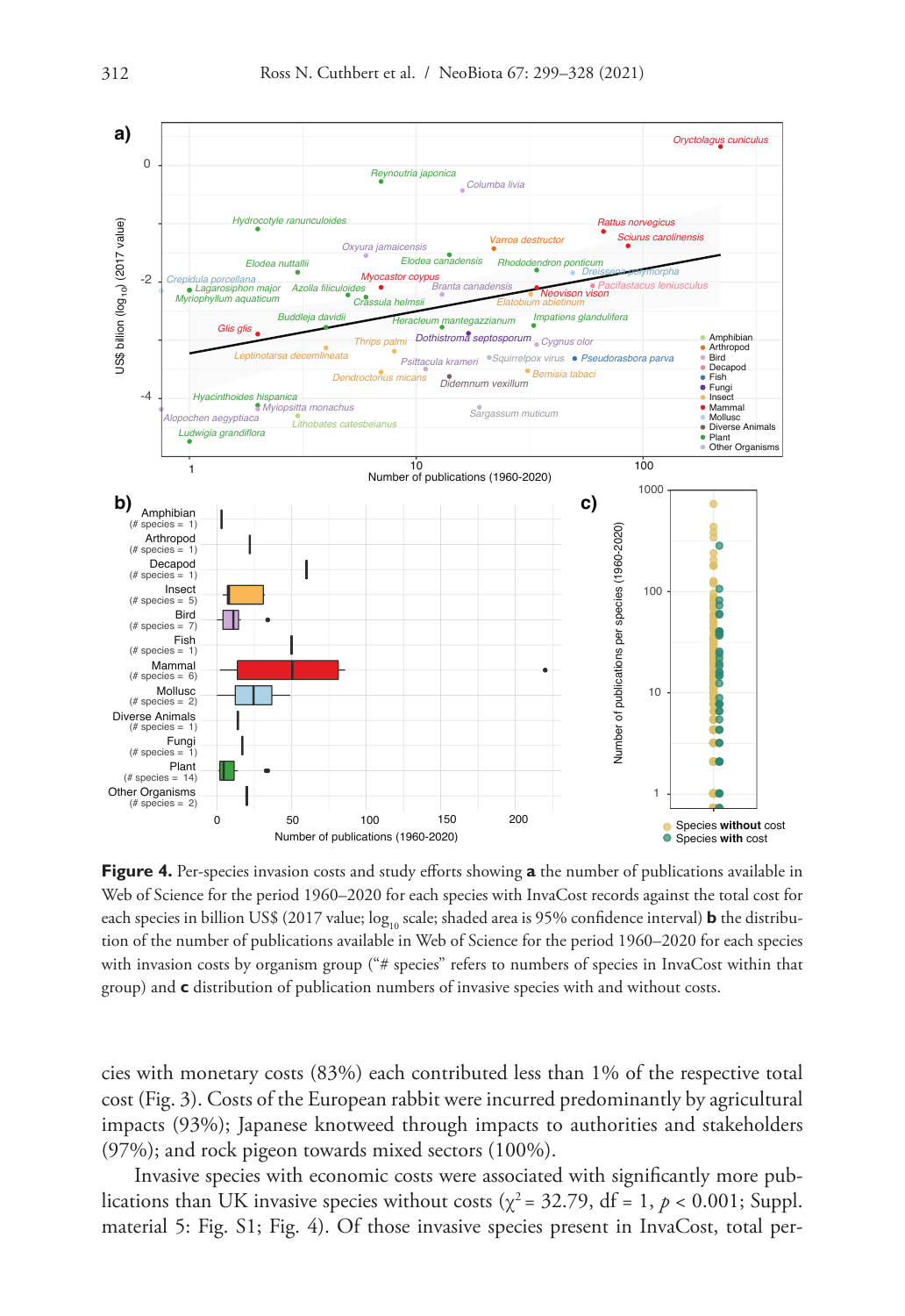

**Figure 5.** Annual average costs of biological invasions in the United Kingdom, considering decadal means (except 2016 to 2019: four years mean). Grey points indicate annual total costs. Note the *y*-axis is on a log<sub>10</sub> scale.

species costs were positively related to numbers of studies per species ( $t = 3.32$ ,  $p < 0.01$ ; Fig. 4a). Plants, birds, mammals and insects had the highest numbers of species with costs (Fig. 4b), whilst many other taxa comprised just one species. Plants had relatively few publications per species, yet many invasive plants exhibited high costs relative to their study effort (e.g. floating pennywort, *H. ranunculoides*; Japanese knotweed, *R. japonica*). For birds, the rock pigeon (*C. livia*) and ruddy duck (*O. jamaicensis*) had the highest costs relative to publications. Mammals were generally the focus of the most published studies, with taxa such as the coypu (*M. coypus*) and European rabbit (*O. cuniculus*) having especially high costs relative to their study intensity (Fig. 4).

### Question 3: Temporal dynamics of invasion costs

In examining the raw cost trends over time, between 1976 and 2019, the accumulated costs of \$6.9 billion (\$157.1 million per year; £5.4 billion and £122.1 million, respectively) increased steadily until 2005, being between \$411,987 (1976–1985) and \$1.7 million (1986–1995) per year until 1995. Costs then grew rapidly to between \$338.7 million and \$350.0 million per year after 1995 (Fig. 5). Cost reporting reduced in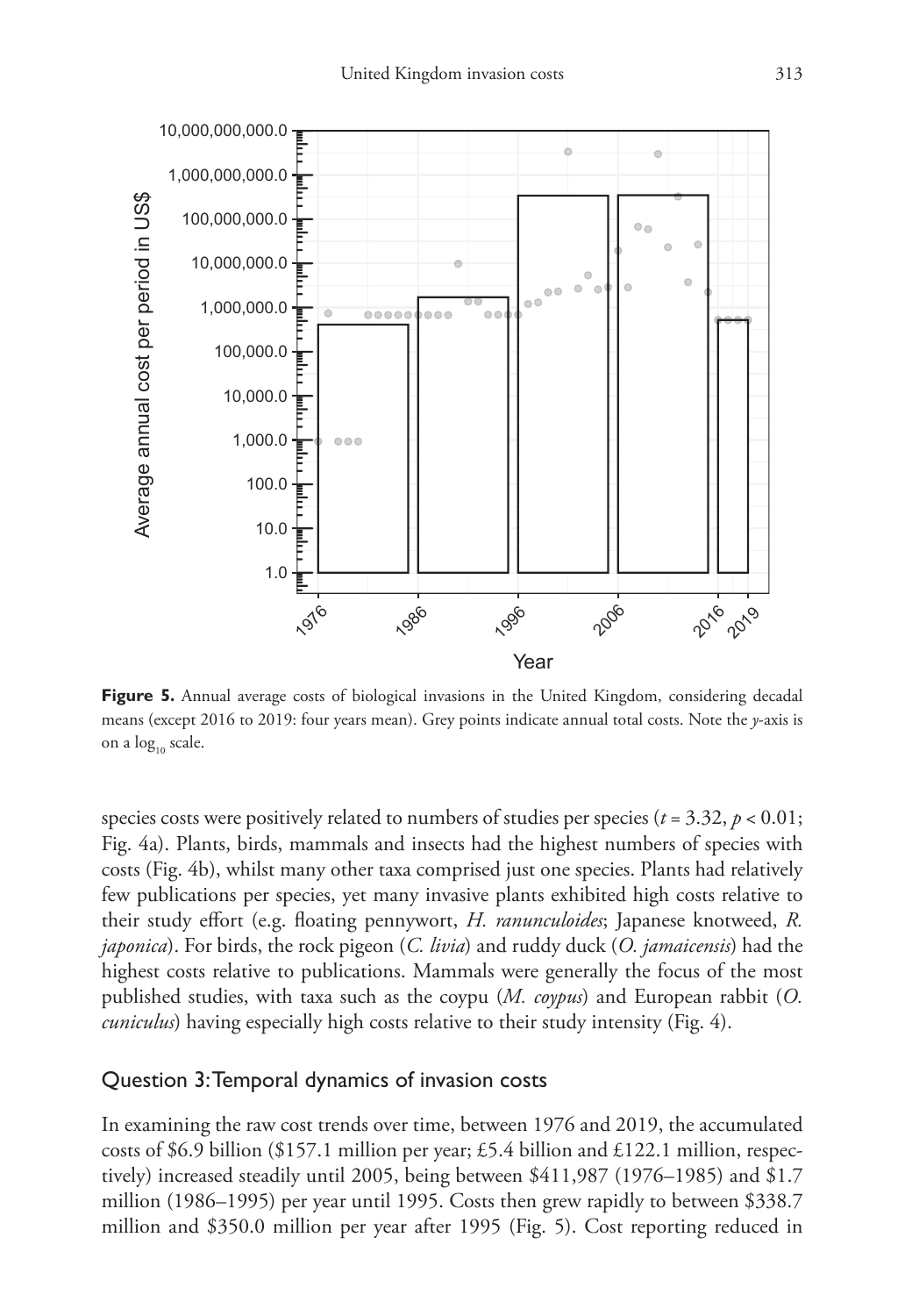

Minimmum residence time ( $log_{10}$  no. years)

**Figure 6.** Invasion costs (US\$ billions) as a function of number of years since introduction for UK invasive species. Note that both the *x*- and *y*-axes are on a  $\log_{10}$  scale. The dashed line represents a linear regression model fit and the shaded area the 95% confidence interval. Pathways of introduction per species are indicated by different fill shapes and colours.

recent years, causing lower average costs in the last four years, likely due to time lags in cost reporting.

Of the 35 UK invasive species present in InvaCost with first record information, there was high variation in species' costs (\$18,300 to \$2.12 billion) and minimum residence times (9 to 885 years; time since first record of introduction; Fig. 6). Nonetheless, species that have been present in the UK for longer tended to have significantly higher invasion costs ( $t = 2.93$ ,  $p < 0.01$ ). There were several anomalies, however, to this trend, with species, such as the floating pennywort (*H. ranunculoides*), Varroa mite (*Varroa destructor*) and European rabbit (*O. cuniculus*), displaying disproportionately high impacts relative to their minimum residence time. Conversely, species, such as the Egyptian goose (*Alopochen aegyptiaca*), Spanish bluebell (*Hyacinthoides hispanica*) and edible dormouse (*Glis glis*), had relatively low economic effects, despite their early record of introduction (Fig. 6).

Of the five specified pathways of UK invasive species introductions, species introduced via the ornamental pathway were most common (12 species), followed by escapes (3 species); almost half of species were introduced via multiple (diverse) or unspecified pathways (17 species). In turn, diverse and unspecified pathways con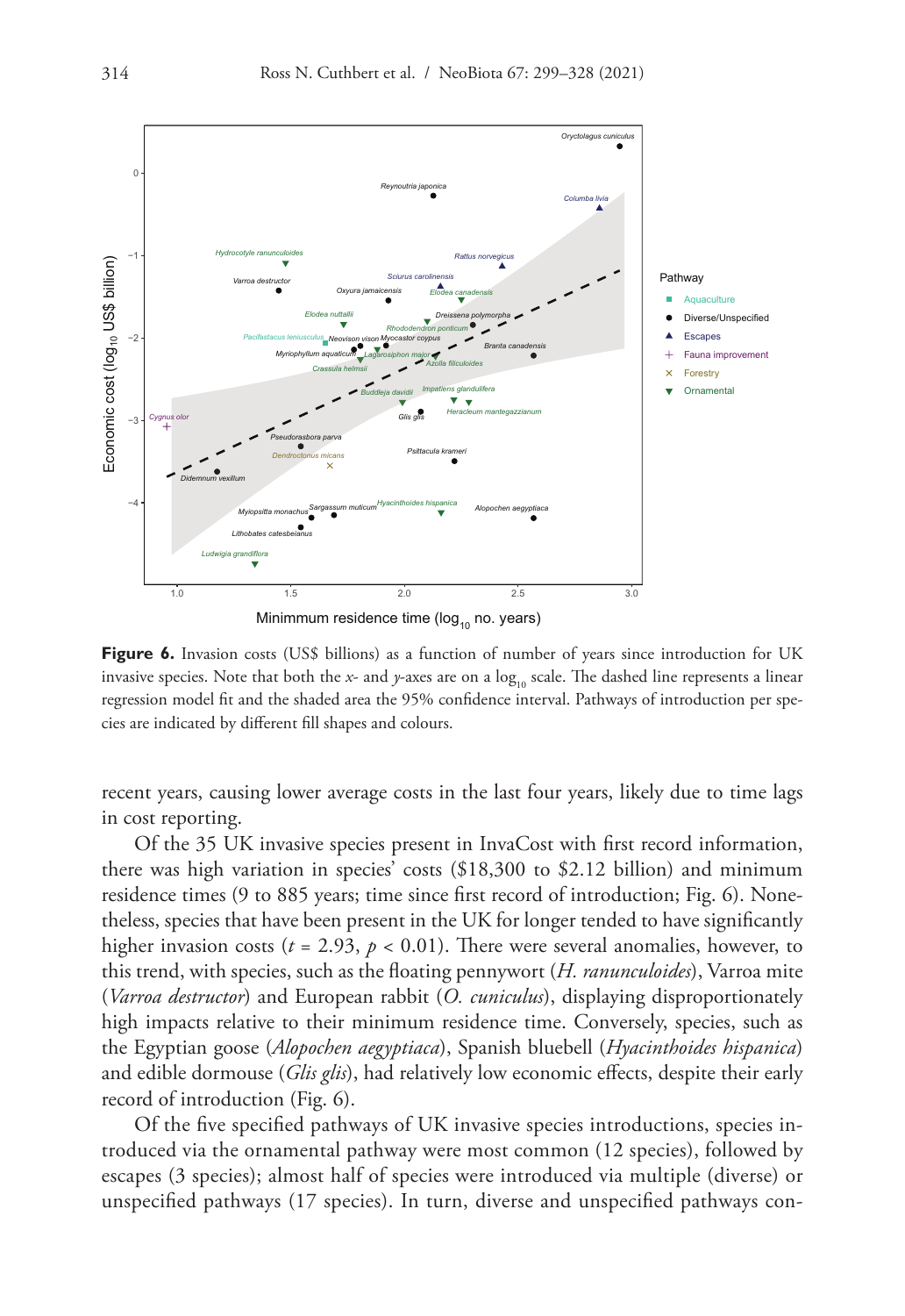tributed the greatest costs (\$2.8 billion), followed by escapes (\$0.49 billion) and ornamental species (\$0.17 billion). There was, however, generally no trend between pathway prevalence and minimum residence time for the assessed UK invasive species (Fig. 6).

## **Discussion**

Biological invasions have cost the UK economy at least \$6.9 billion (£5.4 billion) since 1976 and possibly at least \$17.6 billion  $(£13.7)$  billion) if we include low reliability and potential costs (Diagne et al. 2020a). Costs have been rising rapidly over time and species with longer residence times have accrued higher invasion costs. However, there were no cost estimates for 90% of invasive species recorded so far in the UK. Of the costs reported for individual species, 90% were caused by approximately 10% of all invasive species in the UK with costs. Although the more costly species are also the most studied, the lack of any cost data for the majority of invasive species suggests that knowledge gaps are pervasive and that total costs of invasive species in the UK are underestimated. If cost reporting was complete for all invasive taxa, activity sectors, geographic regions and through time, UK invasion costs would likely be far greater than those reported here. Our totals also exclude invasion costs based on extrapolations or predictions (\$5.2 billion), which calls for further research effort to decipher economic costs empirically. Impacts to certain activity sectors, such as fisheries and the environment, require urgent quantification, given the available means of quantifying economic impacts from environmental degradation and losses of ecosystem services from invasions (Hanley and Roberts 2019).

## Question 1: Invasion costs distributions through space and sectors

Invasion costs were mostly reported at UK or Great Britain scales and, thus, further cost reporting is required at country-level scales or lower within the UK to improve and pinpoint management actions. Most costs stemmed from direct damage rather than management spending and principally impacted the agriculture sector. This dominance of damage-related costs over management aligns with trends in other geographic regions worldwide (Crystal-Ornelas et al. 2021; Haubrock et al. 2021a; Heringer et al. 2021; Liu et al. 2021). Invasion impacts in the UK were largely driven by animals, which were both the most studied and costliest taxa. Terrestrial invasion costs were most frequently documented and accounted for 93% of reported impacts overall. Contrastingly, there were comparatively few studies documenting economic impacts of aquatic and semi-aquatic invasions, despite the presence of multiple aquatic invaders that are recognised as a high management priority in the UK (e.g. Oreska and Aldridge 2011; Booy et al. 2020) and high global aquatic invasion costs (Cuthbert et al. 2021a). This trend might also reflect broader research biases within ecology towards terrestrial over aquatic environments (Menge et al. 2009; Cuthbert et al. 2021a) or perhaps re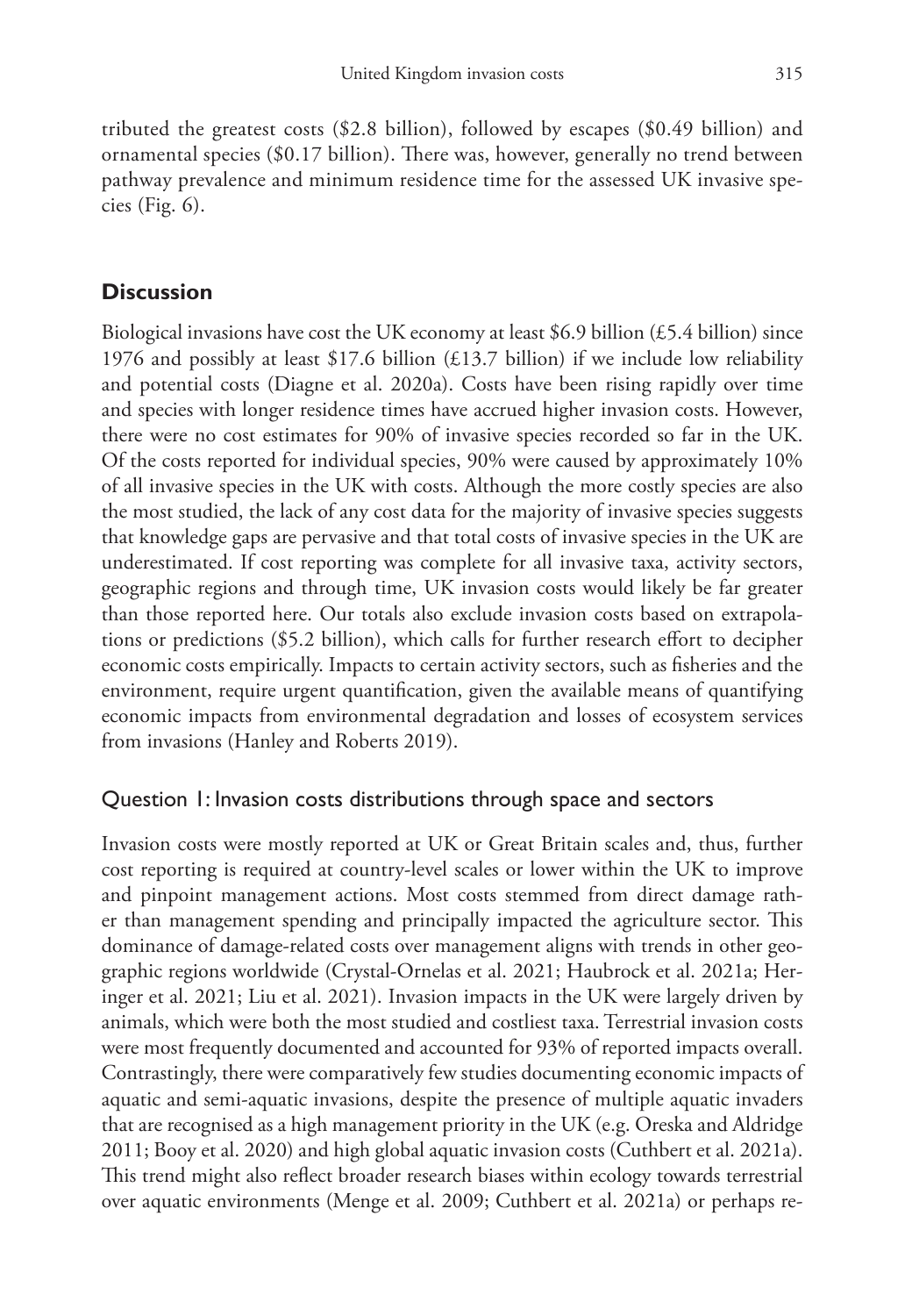flect that aquatic invasion costs are more difficult to be observed empirically and thus likely to be predicted (and therefore excluded from our data subset).

Reported management costs were substantially lower than reported damage costs. Management costs were primarily incurred by authorities and stakeholders that are responsible for ecosystem management practices in the UK, rather than through primary sectors (e.g. agriculture and forestry). Aquatic and semi-aquatic invaders were more likely to incur management costs than direct damage, but the converse was true for terrestrial species. A study by Oreska and Aldridge (2011) found that aquatic invaders cost Great Britain £26.5–£43.5 million per year; like our study, most costs were attributed to macrophytes and bivalves. This suggests that observed management cost totals for aquatic systems (\$258.5 million since 1976; £200.9 million) in our study may be underestimated. Nonetheless, aquatic invasion costs were found to be at least one order of magnitude lower than terrestrial impacts overall. A similar finding has been made at the global scale, where aquatic invasion costs have been found to have reached over \$20 billion in the year 2020 alone, but remain an order of magnitude lower than terrestrial invasion costs in total (Cuthbert et al. 2021a). A lack of observed aquatic invasion costs in the UK may stem from a paucity in damage reporting from aquatic taxa or suggest that aquatic invasion costs are more likely to be predicted or extrapolated, given the difficulty in monitoring submerged environments. Awareness campaigns such as Check, Clean, Dry have spearheaded aquatic biosecurity in the UK, with recent methods developed to improve invader decontaminations (Anderson et al. 2015; Bradbeer et al. 2020). Recent criticisms have, however, been raised surrounding the efficacy of existing biosecurity protocols to prevent aquatic invasions and invasive species secondary spread across Europe (Coughlan et al. 2020).

More effective and coordinated management strategies are required to help limit future invasion costs in the UK, particularly in the terrestrial realm where damages are most burgeoning. Such management strategies should consider the range of pathways through which costly invaders have established (Robertson et al. 2020), as well as scientific evidence which indicates the most damaging species. Proactive management strategies, such as biosecurity, can prove disproportionately more cost-effective than longer-term, reactive interventions at more advanced invasion stages (Leung et al. 2002; Williams et al. 2010; Ahmed et al. 2021). Moreover, nations that fail to develop sufficient management strategies, at any invasion stage, could incur greater resource damages and losses as a result of biological invasions, such as through impacts to agriculture, forestry and human health sectors (Aukema et al. 2011; Paini et al. 2016).

Similar to prior estimates of UK invasion costs (Williams et al. 2010), we found the agricultural sector to be the most impacted overall and with cost types dominated by damages and losses, principally by animals. More broadly, this trend is congruent with a growing threat to agricultural enterprises worldwide by invasive species, threatening food production (Paini et al. 2016). Economic impacts were accordingly dominated by taxa affecting agriculturally-intensive terrestrial environments (e.g. European rabbit, brown rat, Varroa mite), where damage can be more readily perceived than in submerged realms. These results also corroborate Williams et al. (2010), where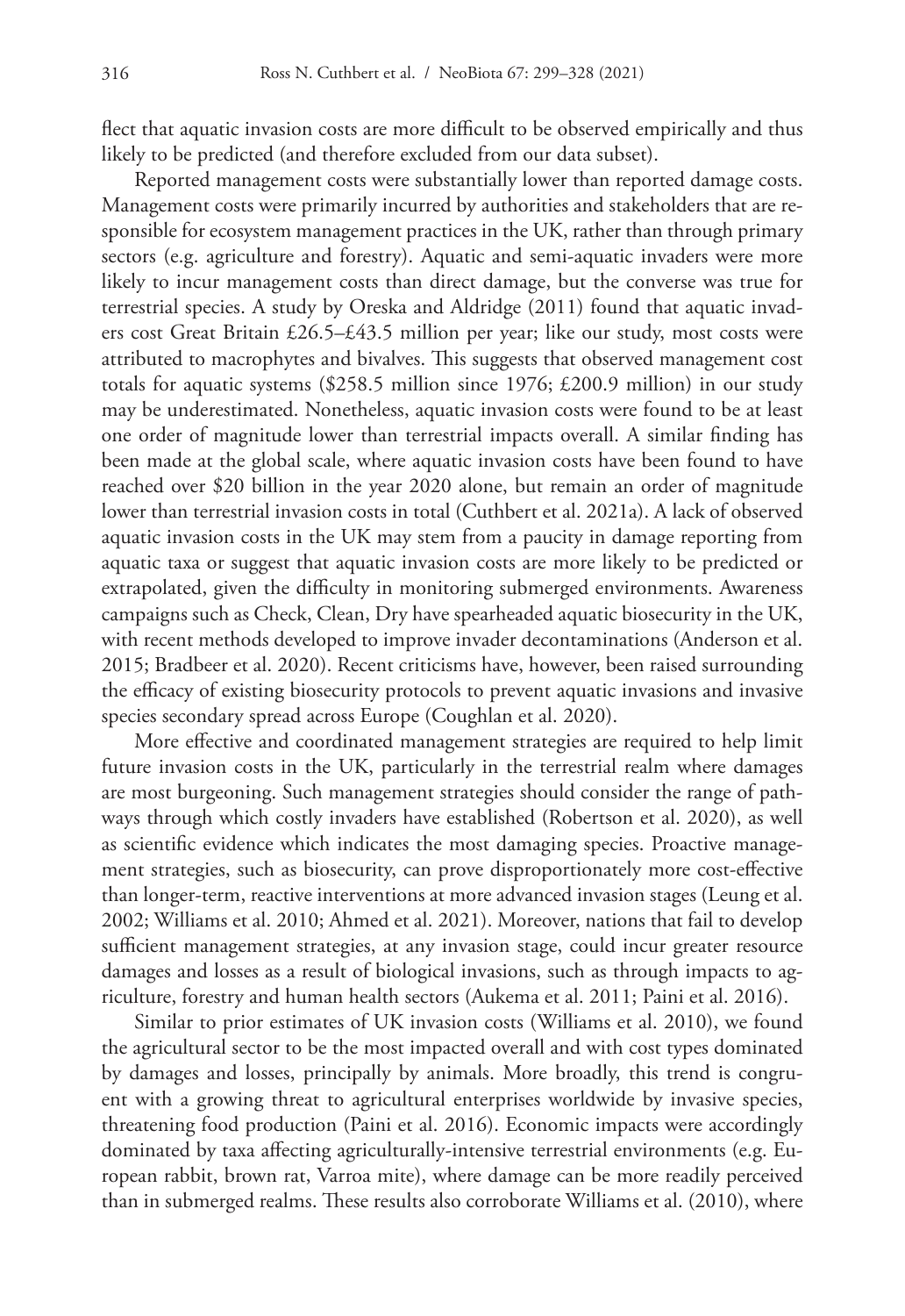economic impacts from rabbits were dominant in the UK. Indeed, most studies on UK invasive species have focused on invasive mammals, despite alien plants constituting the highest number of alien species established by far (Roy et al. 2014b). Other studies have highlighted the extent of knowledge gaps (in terms of understudied taxonomic groups, regions and habitat types), indicating that previous invasion cost quantifications could be gross underestimates at the global scale (Bradshaw et al. 2016; Diagne et al. 2020a; Diagne et al. 2021).

### Question 2: Taxonomic biases in invasion costs

Across all habitat types and taxonomic groups, where reported, invasion costs in the UK were always dominated by very few species. Similar trends have been found in other countries, with costs dominated by few species in, for example, Italy (Haubrock et al. 2021b), Singapore (Haubock et al. 2021c), Brazil (Adelino et al. 2021) and Argentina (Duboscq-Carra et al. 2021), as well as on the global scale (Cuthbert et al. 2021b). Strikingly, 90% of costs were attributable to just four individual species in the UK. Disproportionately high costs were associated with European rabbit, Japanese knotweed, rock pigeon and floating pennywort, corroborating other UK estimates (Williams et al. 2010). These species were particularly costly compared to their research effort. The disproportionate cost data, which represent 8% of the total invasive species pool in the UK, are somewhat indicative of the Tens Rule.

The Tens Rule hypothesizes that, where 10% of introduced species invade, 10% of those species naturalise and 10% of those become invasive (Williamson 1996). Whilst our results suggest that this hypothesis might be extended to the economic cost incurred by invasive species, absence of information does not indicate absence of impact. Accordingly, this fraction may reflect study effort rather than distribution of economic impacts. Indeed, studies have found much greater invasion success rates than predicted by the Tens Rule, with a success rate of 50% at each invasion stage shown for vertebrates (Jeschke and Strayer 2005). Moreover, the Tens Rule has been stated to be more of an indicator of lack of understanding, than the actual ratio of species that precipitate impacts (Jarić and Cvijanović 2012).

We also note that, because species present as part of 'mixed' cost entries were excluded from species-specific analyses here, numbers of invaders with costs would be higher with their inclusion (totalling 56 species with these 'grouped' costs). Nevertheless, the biases in cost reporting evidenced here were due to sustained focus on a few species, notwithstanding the substantial number of invasive species that are absent from InvaCost. In particular, mammals represented the class with the greatest proportion of reported invasive species with costs, despite not being the most diverse group of invaders in the UK (Roy et al. 2014b).

Cost reporting is lacking for many less notorious invasive species, evidenced by the relationship between those species with reported costs also having a greater number of studies. In the UK, some of the most notorious invaders that feature in targeted management campaigns do not have accessible cost data. The killer shrimp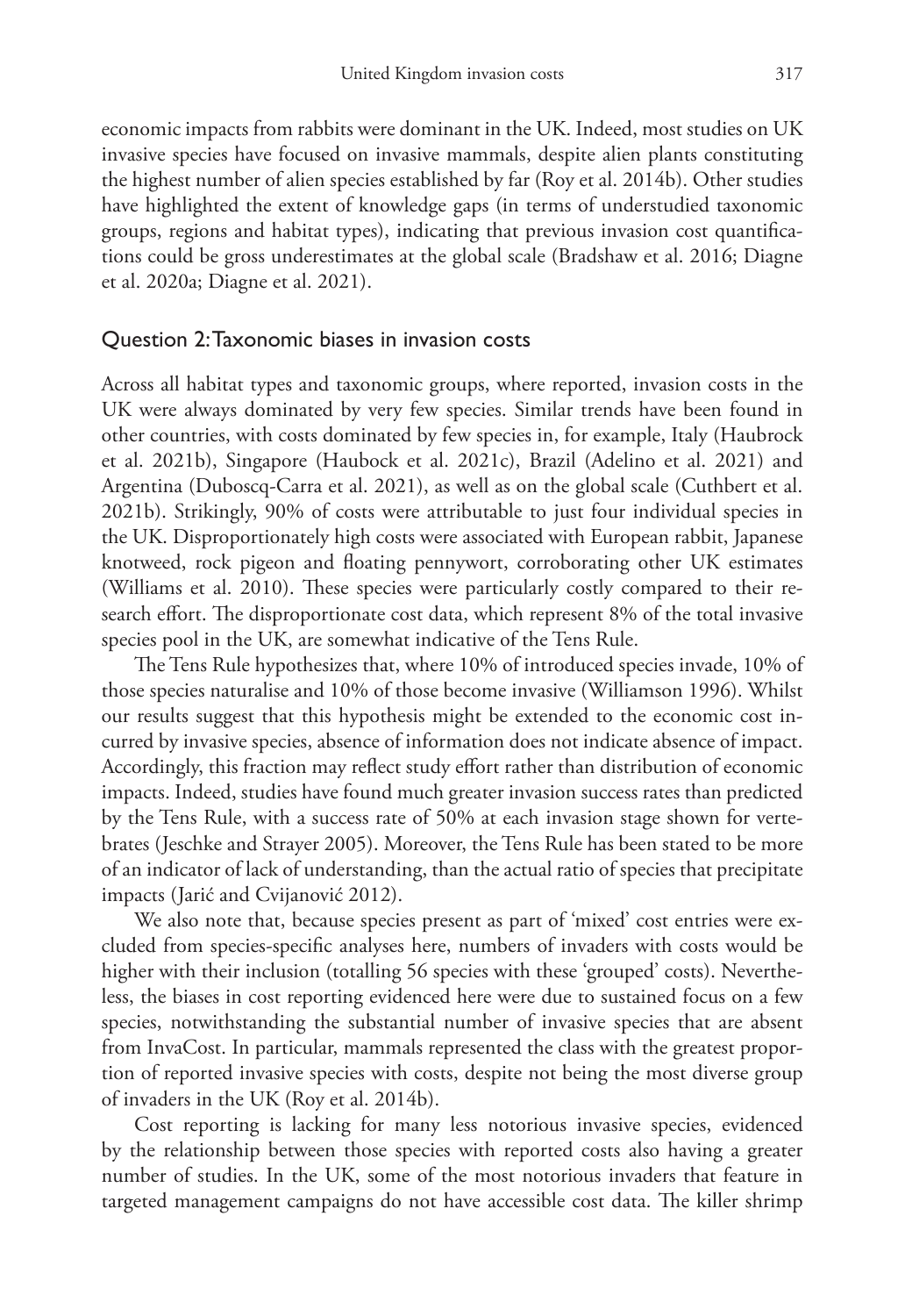(*Dikerogammarus villosus*) and quagga mussel (*Dreissena bugensis*) have no reported costs in the UK in InvaCost, despite being amongst 'keystone' invasive species targeted through management campaigns, such as Check, Clean, Dry (Anderson et al. 2015), launched by the UK Government's Department of Environment, Food and Rural Affairs in 2010. Another example is the topmouth gudgeon *Pseudorasbora parva*, which was introduced into the UK in 1985; a species which has been managed to curtail disease risk at high cost (Gozlan et al. 2010; Britton et al. 2011). Similarly, there were no reported costs for the Asian hornet (*Vespa velutina*) (Keeling et al. 2017; Barbet-Massin et al. 2020) nor the ash dieback fungus (*Hymenoscyphus fraxineus*) (Broome et al. 2018), despite their impact and concurrent management responses. The 2019 Environmental Audit Committee recognised a lack of consolidated information across UK organisations for these and other invasive species. This can lead to lost opportunities in managing new invasions in the UK, such as the delayed response in tackling the arrival of oak processionary moth (*Thaumetopoea processionea*) in 2006 (EAC 2019). This now established invasive species is a serious concern for forestry and public health and its unpredictable outbreaks make it difficult and costly to manage (Godefroid et al. 2020).

Overall, relative to three of the most robust databases of invasive species in the UK and beyond (sTwist, GISD and GB-NNSIP), numbers of species represented in Inva-Cost comprised less than one tenth and the few which are present reflect a bias towards intensively studied invasive species. These numbers also exclude species that are not yet reported as being alien in the UK or those that are introduced or naturalised and not invasive; the mismatch between numbers of invaders present and numbers economically appraised is therefore likely to be vast.

### Question 3: Temporal dynamics of invasion costs

Over half of invaders with individual costs and first records have only been present in the UK for under 100 years. Despite marked species-specific variabilities, our results show that taxa present for longer (i.e. > 100 years) generally have more potential to accrue invasion costs, further highlighting that early-stage management measures are likely to be most cost-effective (Leung et al. 2002, Robertson et al. 2020; Ahmed et al. 2021). In that vein, early-stage prevention has been shown to be hugely more efficient than post-invasion management strategies in the UK (Williams et al. 2010). Furthermore, invasion costs across the UK are increasing rapidly through time, by at least three orders of magnitude since 1976.

Although our overall average annual cost estimate for the whole of the UK since 1976 (\$157.1 million; £122.1 million) and, even in the most recent years, is considerably lower than previous estimates (GB: £1.7 billion; Williams et al. 2010), this is likely because prior works did not account for temporal dynamics. We also included only the most robust subset of estimates characterised by being of high method reliability and being empirically observed, i.e. not extrapolations or predictions. In contrast to those previous studies, our cost acquisition methods were centralised and standardised across a comprehensive suite of predictors (Diagne et al. 2020a), improving their comparability.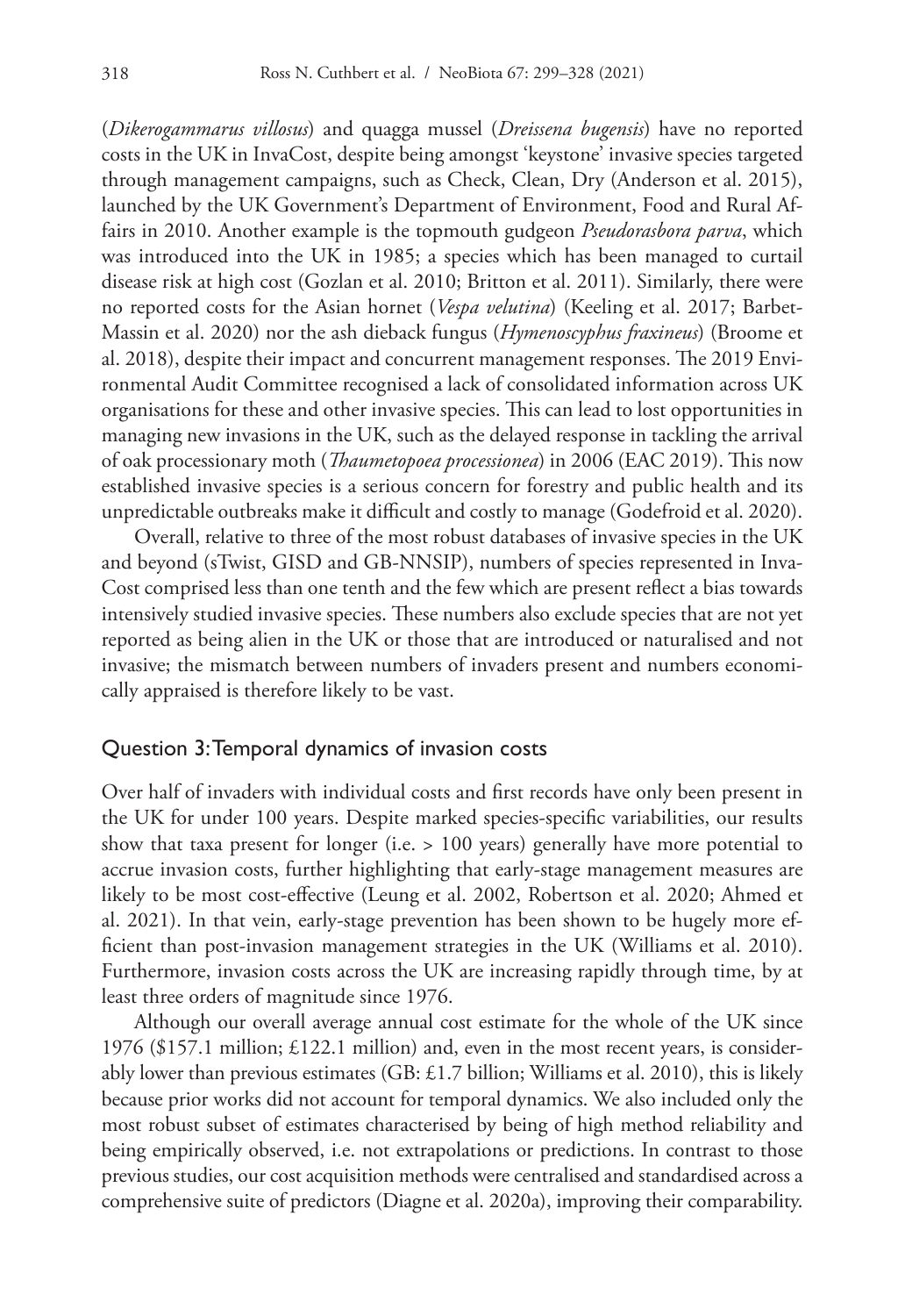Given alien species incursions are expected to increase by 36% globally in the next three decades (Seebens et al. 2021) and costs are rising worldwide (Diagne et al. 2021; Cuthbert et al. 2021a), we expect UK costs to increase by further orders of magnitudes in coming years, with factors, such as climate change, as well as trade and transport intensifications, driving invasion rates (Bellard et al. 2013; Seebens et al. 2018; Hulme 2021).

Costs have been rising over time and species with longer residence times had higher costs. Even without further invasions, this means that costs in future will continue to accumulate (signalling an invasion economic impact debt; Essl et al. 2011). Whilst several pathways were identified in the present study, many species were from multiple or unspecified pathways. Nonetheless, the ornamental trade was especially pervasive considering numbers of introductions of costly invasive plants (van Kleunen et al. 2020). This trade activity is known to be increasing over time, with the UK market based on more than 73,000 plant species and varieties (Perrings et al. 2005). In contrast, most animal invasions were through diverse or unspecified pathways or via escapes from captivity (e.g. via pet trade). Horizon scanning has additionally identified a range of high risk invaders that are likely to arrive in the coming years, with 93 identified as constituting at least a medium risk of arriving, establishing and threatening ecosystems (Roy et al. 2014a). We, therefore, expect costs to increase markedly also because many new invaders will arrive in the UK. Indeed, recent UK invaders have shown an ability to rapidly establish and spread and cause impact, such as ash dieback fungus (Broome et al. 2018); with ash accounting for  $\sim 34$  million m<sup>3</sup> of the timber volume in UK woodlands, the potential impacts could be massive (Broome et al. 2014). Further, the Asian hornet, which was first known to have arrived in 2016, has been the subject of rapid response control measures in the UK and has the potential to spread rapidly in mainland areas, threatening economically-important pollinators, such as bees (Keeling et al. 2017; Barbet-Massin et al. 2020).

### **Conclusion**

Despite long-standing knowledge of ecological impacts of invasive species in the UK (Manchester and Bullock 2000), economic costs of invasions have been quantified for less than 10% of the UK's invasive species (42/520 species). If we were to consider species not yet reported as alien in the UK or those that have been introduced, but not yet invasive (Seebens et al. 2017), the proportion of alien species for which we have cost data becomes even smaller. For taxa with reported costs, cost contributions were highly unequally distributed, with infamous and well-studied invaders dominating costs. We acknowledge that not all invaders will cause discernible economic impacts. However, given the striking absence of cost data for species that are known to yield high economic costs (e.g. killer shrimp, Asian hornet, quagga mussel, ash dieback fungus), the general absence of cost data for the great majority of invasive species in the UK seems to point to a lack of data rather than a lack of costs. As such, it is likely that the reported costs, presented in this study, vastly underestimate the true cost of invasions in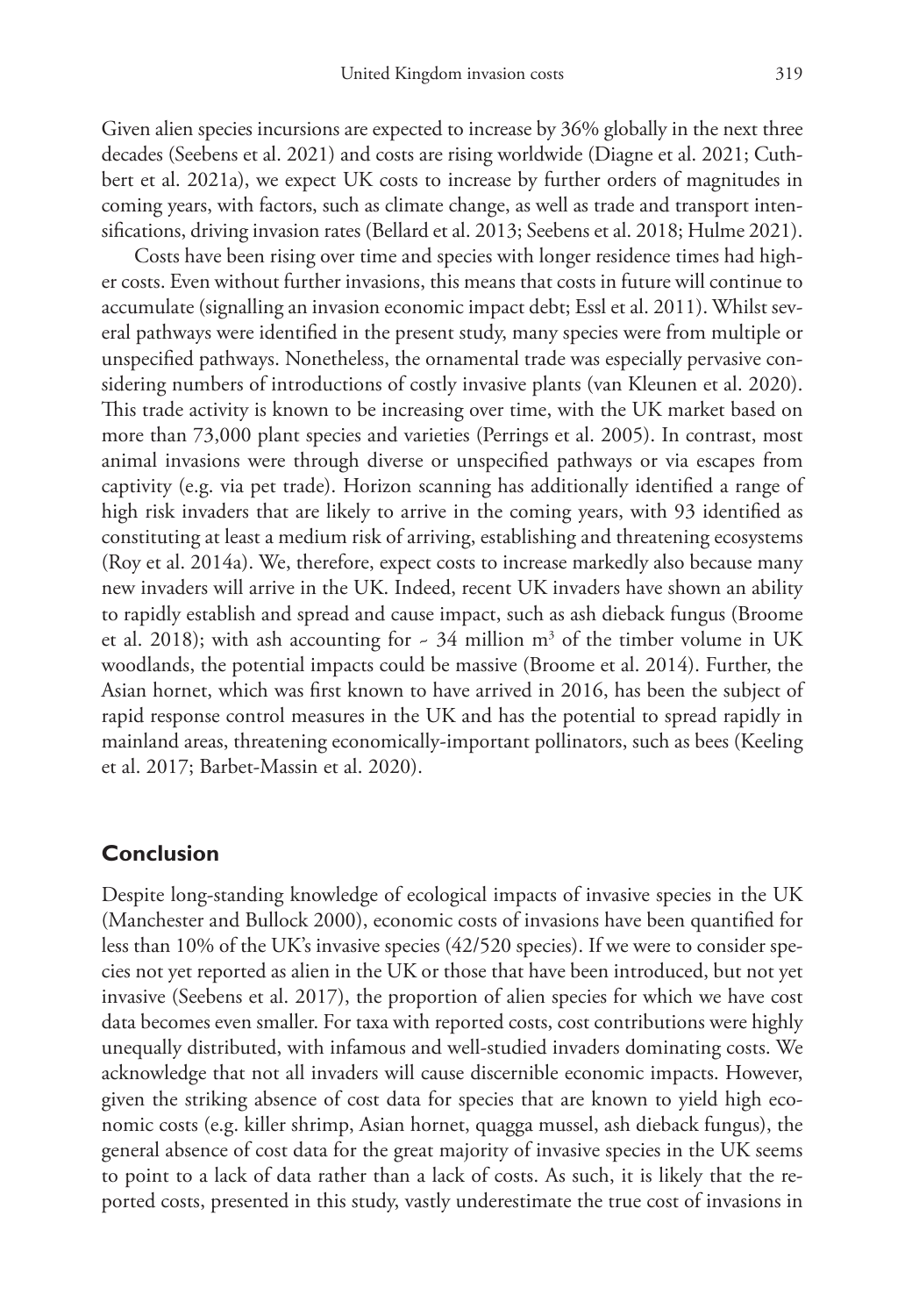the UK. Accordingly, we urge greater cost reporting for all known invasive species in the UK and at sufficient resolution to provide information for efficient management practices at local and regional scales. This would enable greater awareness of the costs of UK invasions, supporting and motivating greater investment in management, as well as policy aimed at reducing the economic burden of damage and losses caused by current and future invasive species.

### **Acknowledgements**

The authors acknowledge the French National Research Agency (ANR-14-CE02-0021) and the BNP-Paribas Foundation Climate Initiative for funding the InvaCost project that allowed the construction of the InvaCost database. The present work was conducted following a workshop funded by the AXA Research Fund Chair of Invasion Biology and is part of the AlienScenario project funded by BiodivERsA and Belmont-Forum call 2018 on biodiversity scenarios. RNC acknowledges funding from the Alexander von Humboldt Foundation. AB acknowledges funding from the Natural Environmental Research Council (grant no. NE/L002485/1). CD was funded by the BiodivERsA-Belmont Forum Project "Alien Scenarios" (BMBF/PT DLR 01LC1807C). We acknowledge Dr. Gethin Thomas for assistance with Welsh translations, ROS Educational Consultancy Ltd & Garnock Media Ltd for assistance with Irish translations, Dr. Gauthier Dobigny for assistance with French translations, and Dr. Liliana Ballesteros-Mejia for assistance with Spanish translations.

### **References**

- Adelino JRP, Heringer G, Diagne C, Courchamp F, Faria LDB, Zenni RD (2021) The economic costs of biological invasions in Brazil: a first assessment. In: Zenni RD, McDermott S, García-Berthou E, Essl F (Eds) The economic costs of biological invasions around the world. NeoBiota 67: 349–374. <https://doi.org/10.3897/neobiota.67.59185>
- Anderson LG, Dunn A, Rosewarne P, Stebbing P (2015) Invaders in hot water: A simple decontamination method to prevent the accidental spread of aquatic invasive non-native species. Biological Invasions 17: 2287–2297. <https://doi.org/10.1007/s10530-015-0875-6>
- Ahmed DA, Hudgins EJ, Cuthbert RN, Kourantidou M, Diagne C, Haubrock PJ, Leung B, Petrovskii S, Courchamp F (2021) Managing biological invasions: the cost of inaction. Research Square. <https://doi.org/10.21203/rs.3.rs-300416/v1>
- Aukema JE, Leung B, Kovacs K, Chivers C, Britton KO, Englin J, Frankel SJ, Haight RG, Holmes TP, Liebhold AM, McCullough DG, Holle BV (2011) Economic impacts of nonnative forest insects in the continental United States. PLoS ONE 6: e24587. [https://doi.](https://doi.org/10.1371/journal.pone.0024587) [org/10.1371/journal.pone.0024587](https://doi.org/10.1371/journal.pone.0024587)
- Bacher S, Blackburn TM, Essl F, Genovesi P, Heikkilä J, Jeschke JM, Jones G, Keller R, Kenis M, Kueffer C, Martinou AF, Nentwig W, Pergl J, Pyšek P, Rabitsch W, Richardson DM, Roy HE, Saul W-C, Scalera R, Vilà M, Wilson JRU, Kumschick S (2018) Socio-economic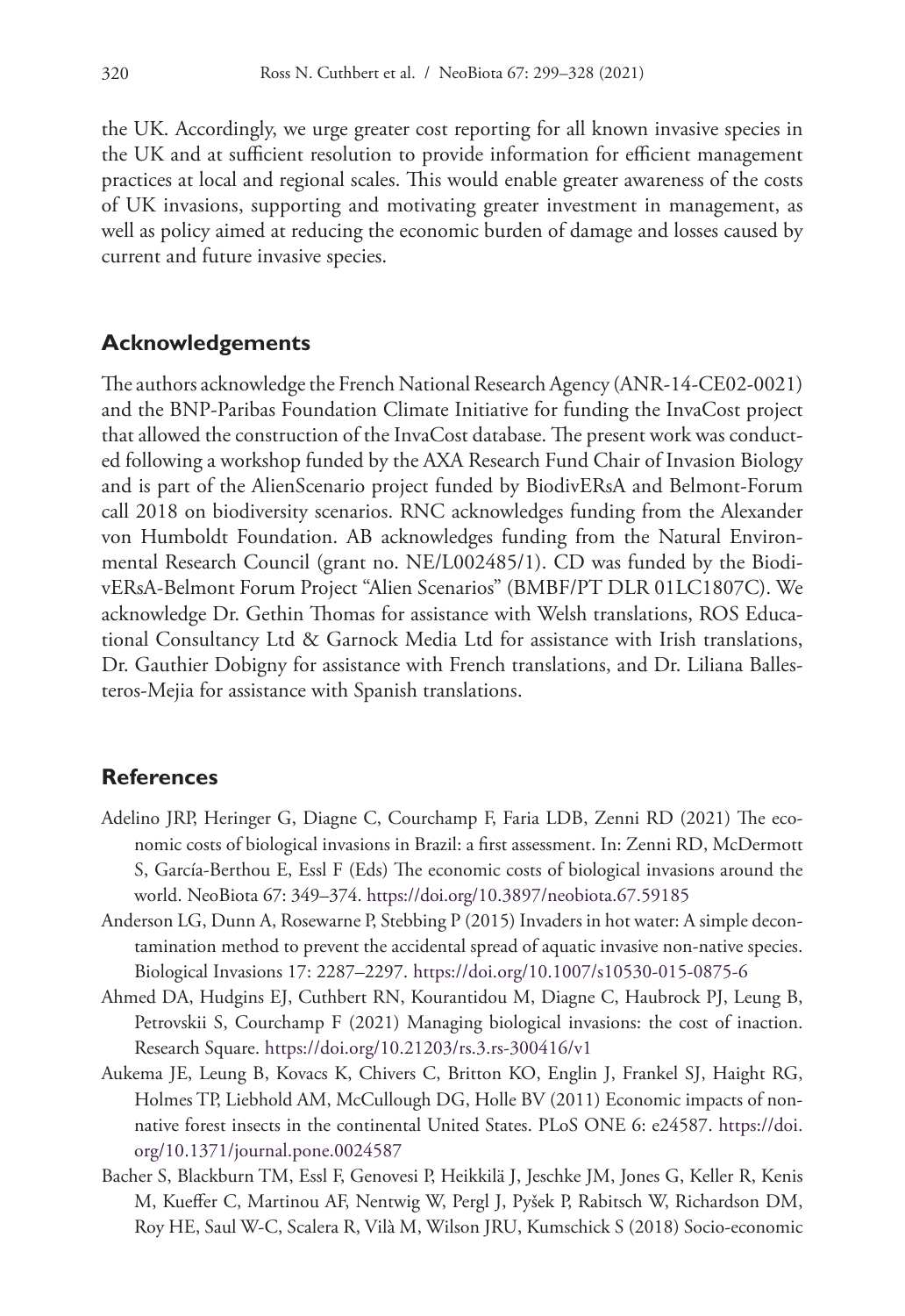impact classification of alien taxa (SEICAT). Methods in Ecology and Evolution 9: 159– 168.<https://doi.org/10.1111/2041-210X.12844>

- Barbet-Massin M, Salles J-M, Courchamp F (2020) The economic cost of control of the invasive yellow-legged Asian hornet. NeoBiota 55: 11–25. [https://doi.org/10.3897/neobio](https://doi.org/10.3897/neobiota.55.38550)[ta.55.38550](https://doi.org/10.3897/neobiota.55.38550)
- Bellard C, Thuiller W, Leroy B, Genovesi P, Bakkenes M, Courchamp F (2013) Will climate change promote future invasions? Global Change Biology 19: 3740–3748. [https://doi.](https://doi.org/10.1111/gcb.12344) [org/10.1111/gcb.12344](https://doi.org/10.1111/gcb.12344)
- Booy O, Robertson PA, Moore N, Ward J, Roy HE, Adriaens T, Shaw R, Van Valkenburg J, Wyn G, Bertolino S, Blight O, Branquart E, Brundu G, Caffrey J, Capizzi D, Casaer J, De Clerck O, Coughlan NE, Davis E, Dick JTA, Essl F, Fried G, Genovesi P, González-Moreno P, Huysentruyt F, Jenkins DR, Kerckhof F, Lucy FE, Nentwig W, Newman J, Rabitsch W, Roy S, Starfinger U, Stebbing PD, Stuyck J, Sutton-Croft M, Tricarico E, Vanderhoeven S, Verreycken H, Mill AC (2020) Using structured eradication feasibility assessment to prioritize the management of new and emerging invasive alien species in Europe. Global Change Biology 26: 6235–6250. <https://doi.org/10.1111/gcb.15280>
- Bradbeer SJ, Coughlan NE, Cuthbert RN, Crane K, Dick JTA, Caffrey JM, Lucy FE, Renals T, Davis E, Warren DA, Pile B, Quinn C, Dunn AM (2020) The effectiveness of disinfectant and steam exposure treatments to prevent the spread of the highly invasive killer shrimp, *Dikerogammarus villosus*. Scientific Reports 10: e1919. [https://doi.org/10.1038/s41598-](https://doi.org/10.1038/s41598-020-58058-8) [020-58058-8](https://doi.org/10.1038/s41598-020-58058-8)
- Bradshaw CJA, Leroy B, Bellard C, Roiz D, Albert C, Fournier A, Barbet-Massin M, Salles J-M, Simard F, Courchamp F (2016) Massive yet grossly underestimated global costs of invasive insects. Nature Communications 7: e12986.<https://doi.org/10.1038/ncomms12986>
- Britton R, Davies GD, Brazier M (2011) Towards the successful control of *Pseudorasbora parva* in the UK. Biological Invasions 12: 125–131.<https://doi.org/10.1007/s10530-009-9436-1>
- Broome A, Mitchell R, Harmer R (2014) Ash dieback and loss of biodiversity: can management make broadleaved woodlands more resilient? Quarterly Journal of Forestry 108: 241–248.
- Broome A, Ray D, Mitchell R, Harmer R (2018) Responding to ash dieback (*Hymenoscyphus fraxineus*) in the UK: woodland composition and replacement tree species. Forestry 92: 108–119.<https://doi.org/10.1093/forestry/cpy040>
- Coughlan NE, Cuthbert RN, Dick JTA (2020) Aquatic biosecurity remains a damp squib. Biodiversity and Conservation 29: 3091–3093.<https://doi.org/10.1007/s10531-020-02011-8>
- Crystal-Ornelas R, Hudgins EJ, Cuthbert RN, Haubrock PJ, Fantle-Lepczyk J, Angulo E, Kramer AM, Ballesteros-Mejia L, Leroy B, Leung B, López-López E, Diagne C, Courchamp F (2021) Economic costs of biological invasions within North America. In: Zenni RD, McDermott S, García-Berthou E, Essl F (Eds) The economic costs of biological invasions around the world. NeoBiota 67: 485–510.<https://doi.org/10.3897/neobiota.67.58038>
- Crystal-Ornelas R, Lockwood JL (2020) The 'known unknowns' of invasive species impact measurement. Biological Invasions 22: 1513–1525. [https://doi.org/10.1007/s10530-020-](https://doi.org/10.1007/s10530-020-02200-0) [02200-0](https://doi.org/10.1007/s10530-020-02200-0)
- Cuthbert RN, Diagne C, Haubrock PJ, Turbelin AJ, Courchamp F (2021b) Are the "100 of the world's worst" invasive species also the costliest? Biological Invasions [in press]. [https://](https://doi.org/10.1007/s10530-021-02568-7) [doi.org/10.1007/s10530-021-02568-7](https://doi.org/10.1007/s10530-021-02568-7)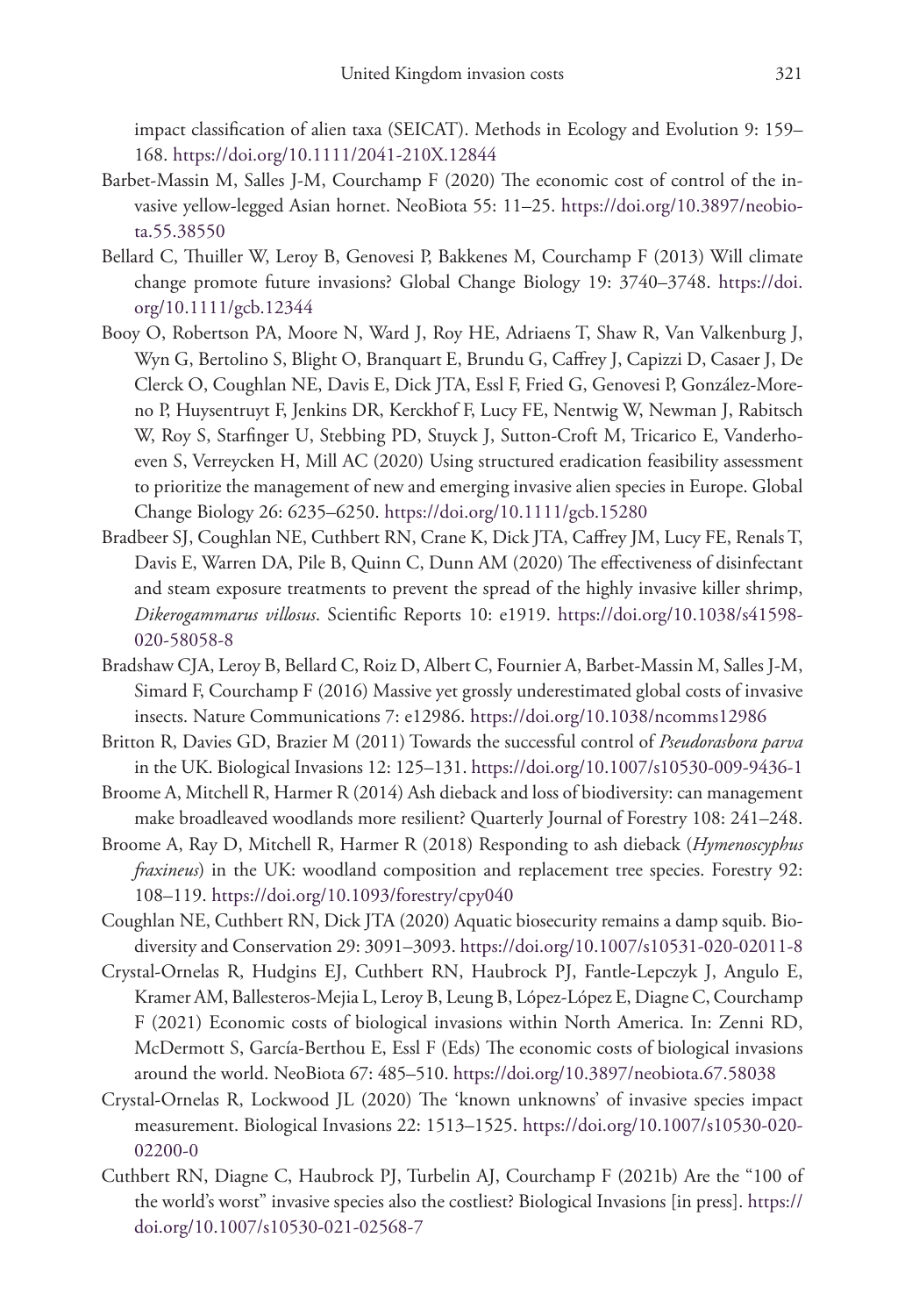- Cuthbert RN, Pattison Z, Taylor NG, Verbrugge L, Diagne C, Ahmed DA, Leroy B, Angulo E, Briski E, Capinha C, Catford JA, Dalu T, Essl F, Gozlan RE, Haubrock PJ, Kourantidou M, Kramer AM, Renault D, Wasserman RJ, Courchamp F (2021a) Global economic costs of aquatic invasive alien species. Science of the Total Environment 775: e145238. [https://](https://doi.org/10.1016/j.scitotenv.2021.145238) [doi.org/10.1016/j.scitotenv.2021.145238](https://doi.org/10.1016/j.scitotenv.2021.145238)
- Diagne C, Catford J, Essl F, Nuñez M, Courchamp F (2020b) What are the economic costs of biological invasions? A complex topic requiring international and interdisciplinary expertise. NeoBiota 63: 25–37. <https://doi.org/10.3897/neobiota.63.55260>
- Diagne C, Leroy B, Gozlan RE, Vaissiere AC, Assailly C, Nuninger L, Roiz D, Jourdain F, Jarić I, Courchamp F (2020a) InvaCost: a public database of the economic costs of biological invasions worldwide. Scientific Data 7: e277.<https://doi.org/10.1038/s41597-020-00586-z>
- Diagne C, Leroy B, Vaissière A-C, Gozlan RE, Roiz D, Jarić I, Salles JM, Bradshaw CJA, Courchamp F (2021) High and rising economic costs of biological invasions worldwide. Nature 592: 571–576.<https://doi.org/10.1038/s41586-021-03405-6>
- Duboscq-Carra VG, Fernandez RD, Haubrock PJ, Dimarco RD, Angulo E, Ballesteros-Mejia L, Diagne C, Courchamp F, Nuñez MA (2021) Economic impact of invasive alien species in Argentina: a first national synthesis. In: Zenni RD, McDermott S, García-Berthou E, Essl F (Eds) The economic costs of biological invasions around the world. NeoBiota 67: 329–348.<https://doi.org/10.3897/neobiota.67.63208>
- Dyer EE, Redding DW, Blackburn TM (2017) The global avian invasions atlas, a database of alien bird distributions worldwide. Scientific Data 4: 1–12. [https://doi.org/10.1038/](https://doi.org/10.1038/sdata.2017.41) [sdata.2017.41](https://doi.org/10.1038/sdata.2017.41)
- EAC (2019) Invasive species. House of Commons Environmental Audit Committee. London, 69 pp.
- Essl F, Dullinger S, Rabitsch W, Hulme PE, Hülber H, Jarošík V, Kleinbauer I, Krausmann F, Kühn I, Nentwig W, Vilà M, Genovesi P, Gherardi F, Desprez-Loustau M-L, Roques A, Pyšek P (2011) Socioeconomic legacy yields an invasion debt. Proceedings of the National Academy of Sciences 108: 203–207.<https://doi.org/10.1073/pnas.1011728108>
- Godefroid M, Meurisse N, Groenen F, Kerdelhué C, Rossi J-P (2020) Current and future distribution of the invasive oak processionary moth. Biological Invasions 22: 523–534. <https://doi.org/10.1007/s10530-019-02108-4>
- Gozlan RE, Andreou D, Asaeda T, Beyer K, Bouhadad R, Burnard D, Caiola N, Cakic P, Djikanovic V, Esmaeili HR, Falka I, Golicher D, Harka A, Jeney G, Kováč V, Musil J, Nocita A, Povz M, Poulet N, Virbickas T, Wolter C, Tarkan AS, Tricarico E, Trichkova T, Verreycken H, Witkowski A, Zhang CG, Zweimueller I, Britton RJ (2010) Pan-continental invasion of *Pseudorasbora parva*: towards a better understanding of freshwater fish invasions. Fishes and Fisheries 11(4): 315–340.<https://doi.org/10.1111/j.1467-2979.2010.00361.x>
- Haubrock PJ, Turbelin AJ, Cuthbert RN, Novoa A, Taylor NG, Angulo E, Ballesteros-Mejia L, Bodey TW, Capinha C, Diagne C, Essl F, Golivets M, Kirichenko N, Kourantidou M, Leroy B, Renault D, Verbrugge L, Courchamp F (2020) Economic costs of invasive alien species across Europe In: Zenni RD, McDermott S, García-Berthou E, Essl F (Eds) The economic costs of biological invasions around the world. NeoBiota 67: 153–190. [https://](https://doi.org/10.3897/neobiota.67.58196) [doi.org/10.3897/neobiota.67.58196](https://doi.org/10.3897/neobiota.67.58196)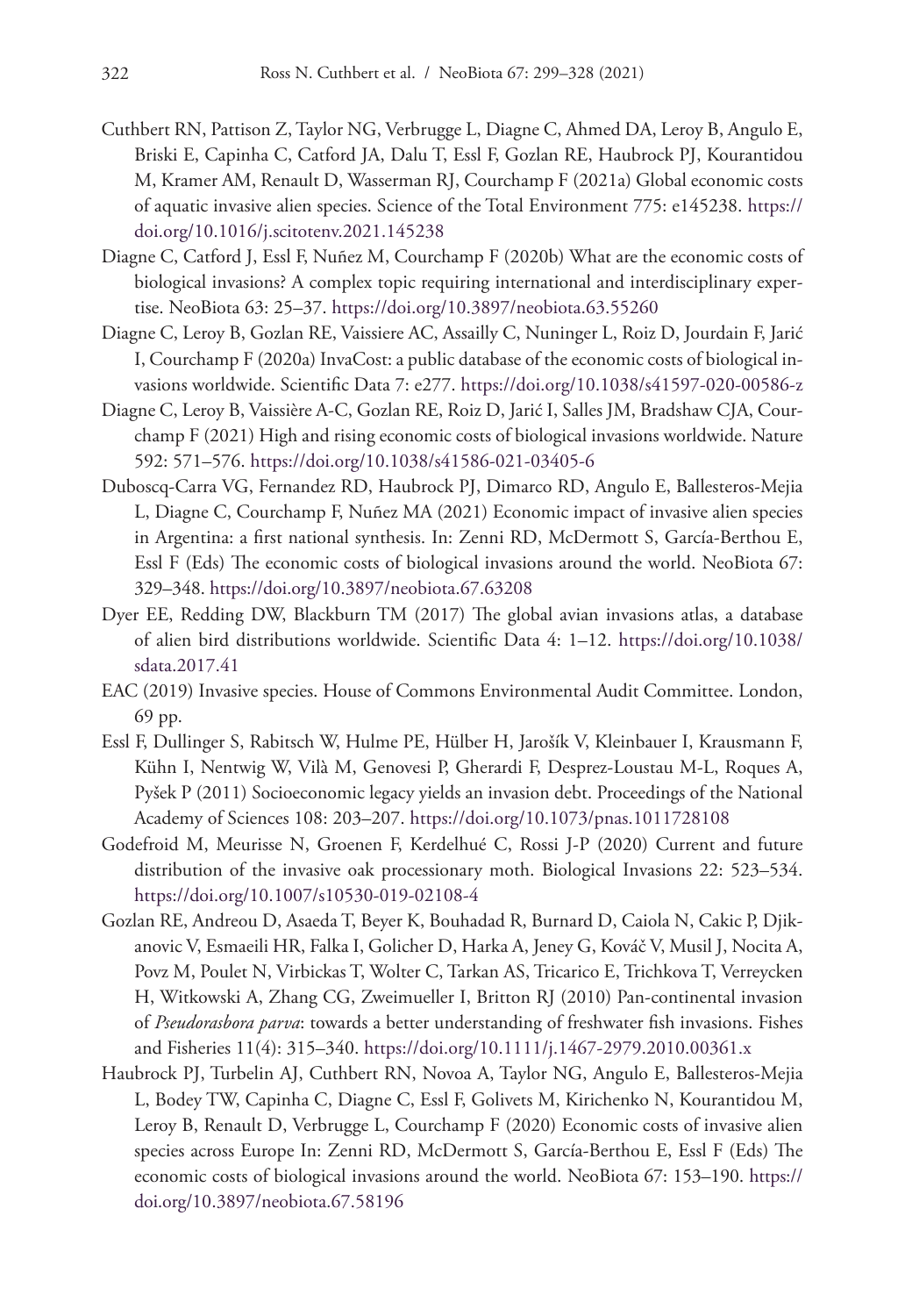- Haubrock PJ, Cuthbert RN, Tricarico E, Diagne C, Courchamp F, Gozlan RE (2021) The recorded economic costs of alien invasive species in Italy. In: Zenni RD, McDermott S, García-Berthou E, Essl F (Eds) The economic costs of biological invasions around the world. NeoBiota 67: 247–266. <https://doi.org/10.3897/neobiota.67.57747>
- Haubrock PJ, Cuthbert RN, Yeo DCJ, Banerjee AK, Liu C, Diagne C, Courchamp F (2021) Biological invasions in Singapore and Southeast Asia: data gaps fail to mask potentially massive economic costs. In: Zenni RD, McDermott S, García-Berthou E, Essl F (Eds) The economic costs of biological invasions around the world. NeoBiota 67: 131–152. [https://](https://doi.org/10.3897/neobiota.67.64560) [doi.org/10.3897/neobiota.67.64560](https://doi.org/10.3897/neobiota.67.64560)
- Heringer G, Angulo E, Ballesteros-Mejia L, Capinha C, Courchamp F, Diagne C, Duboscq-Carra VG, Nuñez MA, Zenni RD (2021) The economic costs of biological invasions in Central and South America: a first regional assessment. In: Zenni RD, McDermott S, García-Berthou E, Essl F (Eds) The economic costs of biological invasions around the world. NeoBiota 67: 401–426. <https://doi.org/10.3897/neobiota.67.59193>
- Hoffmann BD, Broadhurst LM (2016) The economic cost of managing invasive species in Australia. NeoBiota 559 31: 1–18.<https://doi.org/10.3897/neobiota.31.6960>
- Hulme PE (2021) Unwelcome exchange: International trade as a direct and indirect driver of biological invasions worldwide. One Earth 4: 666–679. [https://doi.org/10.1016/j.](https://doi.org/10.1016/j.oneear.2021.04.015) [oneear.2021.04.015](https://doi.org/10.1016/j.oneear.2021.04.015)
- Jarić I, Courchamp F, Correia RA, Crowley SL, Essl F, Fischer A, González-Moreno P, Kalinkat G, Lambin X, Lenzner B, Meinard Y, Mill A, Musseau C, Novoa A, Pergl J, Pyšek P, Pyšková K, Robertson P, von Schmalensee M, Shackleton RT, Stefansson RA, Štajerová K, Veríssimo D, Jeschke JM (2020) The role of species charisma in biological invasions. Frontiers in Ecology and the Environment 18: 345–353.<https://doi.org/10.1002/fee.2195>
- Jarić I, Cvijanović G (2012) The Tens Rule in invasion biology: Measure of a true impact or our lack of knowledge and understanding? Environmental Management 50: 979–981. [https://](https://doi.org/10.1007/s00267-012-9951-1) [doi.org/10.1007/s00267-012-9951-1](https://doi.org/10.1007/s00267-012-9951-1)
- Jeschke JM, Strayer DL (2005) Invasion success of vertebrates in Europe and North America. Proceedings of the National Academy of Sciences 102: 7198–7202. [https://doi.](https://doi.org/10.1073/pnas.0501271102) [org/10.1073/pnas.0501271102](https://doi.org/10.1073/pnas.0501271102)
- Keeling MJ, Franklin DN, Datta S, Brown MA, Budge GE (2017) Predicting the spread of the Asian hornet (*Vespa velutina*) following its incursion into Great Britain. Scientific Reports 7: e6240.<https://doi.org/10.1038/s41598-017-06212-0>
- Kelly J, Tosh D, Dale J, Jackson A (2013) The Economic Cost of Invasive and Non-Native Species in Ireland and Northern Ireland. Invasive Species Ireland, 95 pp.
- Kettunen M, Genovesi P, Gollasch S, Pagad S, Starfinger U, ten Brink P, Shine C (2009) Technical support to EU strategy on invasive alien species (IAS). Institute for European Environmental Policy (IEEP), Brussels, 124 pp.
- Kourantidou M, Cuthbert RN, Haubrock PJ, Novoa A, Taylor NG, Leroy B, Capinha C, Renault D, Angulo E, Diagne C, Courchamp F (2021) Economic costs of invasive alien species in the Mediterranean basin. In: Zenni RD, McDermott S, García-Berthou E, Essl F (Eds) The economic costs of biological invasions around the world. NeoBiota 67: 427–458. <https://doi.org/10.3897/neobiota.67.58926>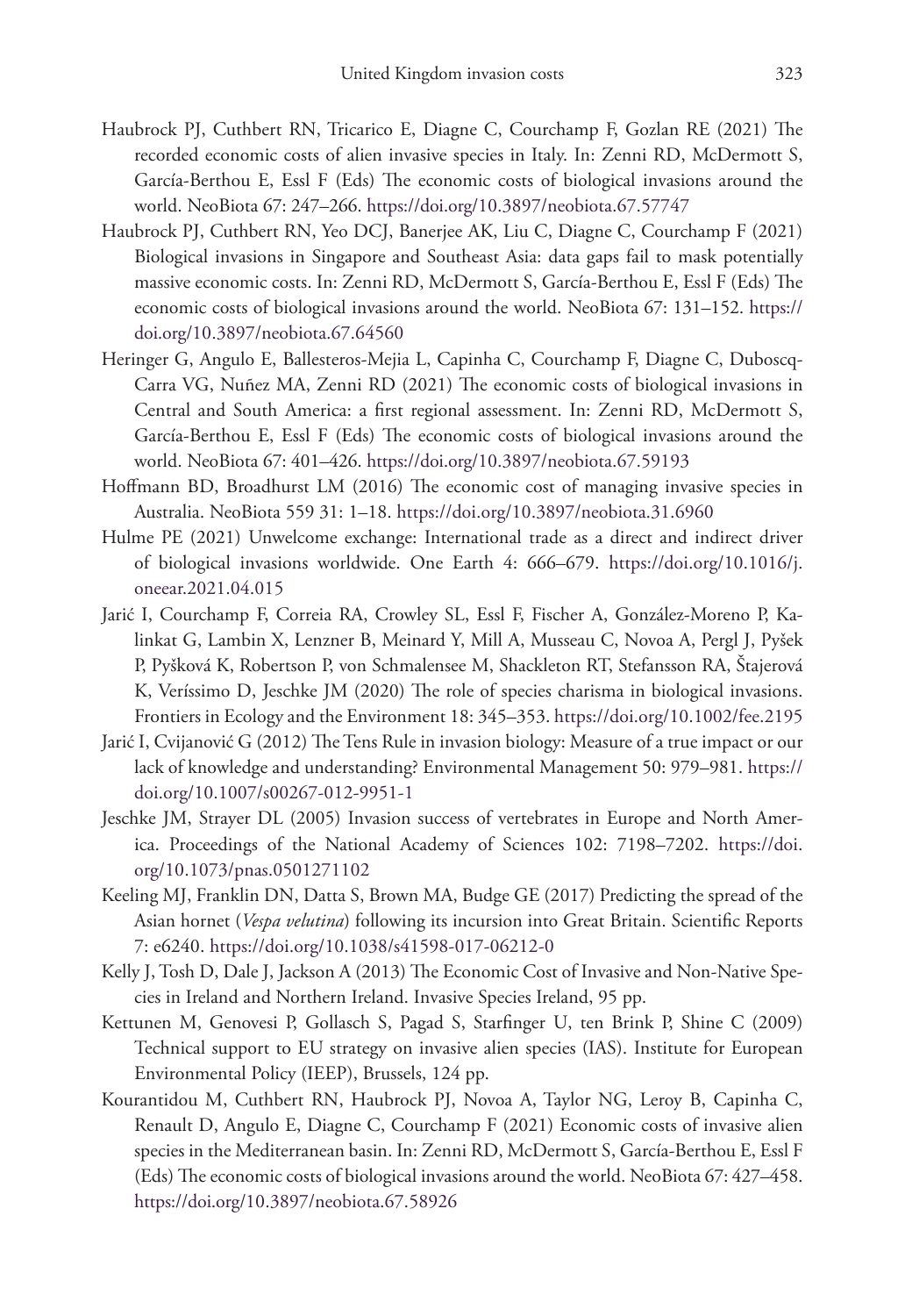- Leroy B, Kramer A, Vaissière A-C, Courchamp F, Diagne C (2020) Analysing global economic costs of invasive alien species with the invacost R package. bioRxiv. [https://doi.](https://doi.org/10.1101/2020.12.10.419432) [org/10.1101/2020.12.10.419432](https://doi.org/10.1101/2020.12.10.419432)
- Leung B, Lodge DM, Finnoff D, Shogren JF, Lewis M, Lamberti G (2002) An ounce of prevention or a pound of cure: bioeconomic risk analysis of invasive species. Proceedings of the Royal Society B 269: 2407–2413.<https://doi.org/10.1098/rspb.2002.2179>
- Lin W, Cheng X, Xu R (2011) Impact of different economic factors on biological invasions on the global scale. PLoS ONE 6: e18797. <https://doi.org/10.1371/journal.pone.0018797>
- Linders TEW, Schaffner U, Eschen R, Abebe A, Choge SK, Nigatu L, Mbaabu PR, Shiferaw H, Allan E (2019) Direct and indirect effects of invasive species: Biodiversity loss is a major mechanism by which an invasive tree affects ecosystem functioning. Journal of Ecology 107: 2660–272.<https://doi.org/10.1111/1365-2745.13268>
- Liu C, Diagne C, Angulo E, Banerjee A-K, Chen Y, Cuthbert RN, Haubrock PJ, Kirichenko N, Pattison Z, Watari Y, Xiong W, Courchamp F (2021) Economic costs of biological invasions in Asia. In: Zenni RD, McDermott S, García-Berthou E, Essl F (Eds) The economic costs of biological invasions around the world. NeoBiota 67: 53–78. [https://doi.](https://doi.org/10.3897/neobiota.67.58147) [org/10.3897/neobiota.67.58147](https://doi.org/10.3897/neobiota.67.58147)
- Manchester SJ, Bullock JM (2000) The impacts of non-native species on UK biodiversity and the effectiveness of control. Journal of Applied Ecology 37: 845–864. [https://doi.](https://doi.org/10.1046/j.1365-2664.2000.00538.x) [org/10.1046/j.1365-2664.2000.00538.x](https://doi.org/10.1046/j.1365-2664.2000.00538.x)
- Menge BA, Chan F, Dudas S, Eerkes-Medrano D, Grorud-Colvert K, Heiman K, Hessing-Lewis M, Iles A, Milston-Clements R, Noble M, Page-Aibins K, Richmond E, Rilov G, Rose J, Tyburczy J, Vinueza L, Zarnetske P (2009) Terrestrial ecologists ignore aquatic literature: Asymmetry in citation breadth in ecological publications and implications for generality and progress in ecology. Journal of Experimental Marine Biology and Ecology 377: 93–100.<https://doi.org/10.1016/j.jembe.2009.06.024>
- Oreska MPJ, Aldridge DC (2011) Estimating the financial costs of freshwater invasive species in Great Britain: a standardized approach to invasive species costing. Biological Invasions 13: 305–319.<https://doi.org/10.1007/s10530-010-9807-7>
- Paini DR, Sheppard AW, Cook DC, De Barro PJ, Worner SP, Thomas MB (2016) Global threat to agriculture from invasive species. Proceedings of the National Academy of Sciences 113: 7575–7579.<https://doi.org/10.1073/pnas.1602205113>
- Perrings C, Dehnen-Schmutz K, Touza J, Williamson M (2005) How to manage biological invasions under globalization. Trends in Ecology and Evolution 20: 212–215. [https://doi.](https://doi.org/10.1016/j.tree.2005.02.011) [org/10.1016/j.tree.2005.02.011](https://doi.org/10.1016/j.tree.2005.02.011)
- Pimentel D, Lach L, Zuniga R, Morrison D (2000) Environmental and economic costs of non-indigenous species in the United States. BioScience 50: 53–65. [https://doi.](https://doi.org/10.1641/0006-3568(2000)050%5B0053:EAECON%5D2.3.CO;2) [org/10.1641/0006-3568\(2000\)050\[0053:EAECON\]2.3.CO;2](https://doi.org/10.1641/0006-3568(2000)050%5B0053:EAECON%5D2.3.CO;2)
- Pimentel D, Zuniga R, Morrison D (2005) Update on the environmental and economic costs associated with alien-invasive species in the United States. Ecological Economics 52: 273– 288.<https://doi.org/10.1016/j.ecolecon.2004.10.002>
- Pyšek P, Hulme PE, Simberloff D, Bacher S, Blackburn TM, Carlton JT, Dawson W, Essl F, Foxcroft LC, Genovesi P, Jeschke JM, Kühn I, Liebhold AM, Mandrak NE, Meyerson LA,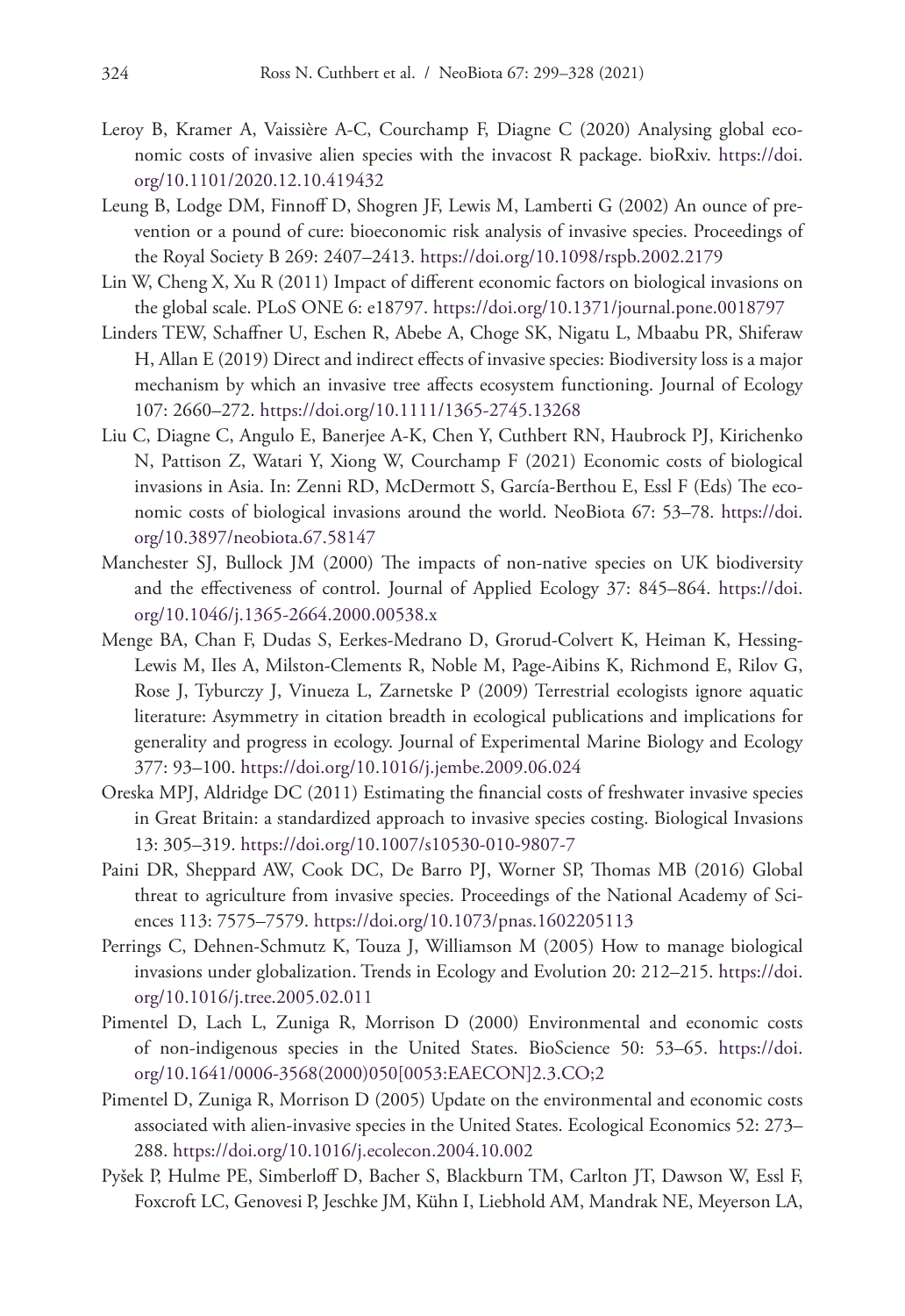Pauchard A, Pergl J, Roy HE, Seebens H, van Kleunen M, Vilà M, Wingfield MJ, Richardson DM (2020) Scientists' warning on invasive alien species. Biological Reviews 95: 1511–1534.<https://doi.org/10.1111/brv.12627>

- R Core Team (2020) R: A language and environment for statistical computing. R Foundation for Statistical Computing, Vienna.<https://www.R-project.org/>
- Robertson PA, Mill A, Novoa A, Jeschke JM, Essl F, Gallardo B, Geist J, Jarić I, Lambin X, Musseau C, Pergl J, Pyšek P, Rabitsch W, von Schmalensee M, Shirley M, Strayer DL, Stefansson RA, Smith K, Booy O (2020) A proposed unified framework to describe the management of biological invasions. Biological Invasions 22: 2633–2645. [https://doi.](https://doi.org/10.1007/s10530-020-02298-2) [org/10.1007/s10530-020-02298-2](https://doi.org/10.1007/s10530-020-02298-2)
- Roy D, Alderman D, Anastasiu P, Arianoutsou M, Augustin S, Bacher S, Başnou C, Beisel J, Bertolino S, Bonesi L, Bretagnolle F, Chapuis JL, Chauvel B, Chiron F, Clergeau P, Cooper J, Cunha T, Delipetrou P, Desprez-Loustau M, Détaint M, Devin S, Didžiulis V, Essl F, Galil BS, Genovesi P, Gherardi F, Gollasch S, Hejda M, Hulme PE, Josefsson M, Kark S, Kauhala K, Kenis M, Klotz S, Kobelt M, Kühn I, Lambdon PW, Larsson T, Lopez-Vaamonde C, Lorvelec O, Marchante H, Minchin D, Nentwig W, Occhipinti-Ambrogi A, Olenin S, Olenina I, Ovcharenko I, Panov VE, Pascal M, Pergl J, Perglová I, Pino J, Pyšek P, Rabitsch W, Rasplus J, Rathod B, Roques A, Roy H, Sauvard D, Scalera R, Shiganova TA, Shirley S, Shwartz A, Solarz W, Vilà M, Winter M, Yésou P, Zaiko A, Adriaens T, Desmet P, Reyserhove L (2020) DAISIE – Inventory of alien invasive species in Europe. Version 1.7. Research Institute for Nature and Forest (INBO). Checklist dataset. [Accessed via GBIF.org]
- Roy HE, Peyton J, Aldridge DC, Bantock T, Blackburn TM, Britton R, Clark P, Cook E, Dehnen-Schmutz K, Dines T, Dobson M, Edwards F, Harrower C, Harvey MC, Minchin D, Noble DG, Parrott D, Pocock MJO, Preston CD, Roy S, Salisbury A, Schönrogge K, Sewell J, Shaw RH, Stebbing P, Stewart AJA, Walker KJ (2014a) Horizon scanning for invasive alien species with the potential to threaten biodiversity in Great Britain. Global Change Biology 20: 3859–3871. <https://doi.org/10.1111/gcb.12603>
- Roy HE, Preston CD, Harrower CA, Rorke RL, Noble D, Sewell J, Walker K, Marchant J, Seeley B, Bishop J, Jukes A (2014b) GB Non-native Species Information Portal: documenting the arrival of non-native species in Britain. Biological Invasions 16: 2495–2505. [https://](https://doi.org/10.1007/s10530-014-0687-0) [doi.org/10.1007/s10530-014-0687-0](https://doi.org/10.1007/s10530-014-0687-0)
- van Kleunen M, Dawson W, Essl F, Pergl J, Winter M, Weber E, Kreft H, Weigelt P, Kartesz J, Nishino M, Antonova LA, Barcelona JF, Cabezas FJ, Cardenas D, Cardenas-Toro J, Castano N, Chacon E, Chatelain C, Ebel AL, Figueiredo E, Fuentes N, Groom QJ, Henderson L, Inderjit, Kupriyanov A, Masciadri S, Meerman J, Morozova O, Moser D, Nickrent DL, Patzelt A, Pelser PB, Baptiste MP, Poopath M, Schulze M, Seebens H, Shu W-S, Thomas J, Velayos M, Wieringa JJ, Pyšek P (2015) Global exchange and accumulation of non-native plants. Nature 525: 100–103.<https://doi.org/10.1038/nature14910>
- van Kleunen M, Xu X, Yang Q, Maurel N, Zhang Z, Dawson W, Essl F, Holger K, Pergl J, Pyšek P, Weigelt P, Moser D, Lenzner B, Fristoe TS (2020) Economic use of plants is key to their naturalization success. Nature Communications 11: e3201. [https://doi.org/10.1038/](https://doi.org/10.1038/s41467-020-16982-3) [s41467-020-16982-3](https://doi.org/10.1038/s41467-020-16982-3)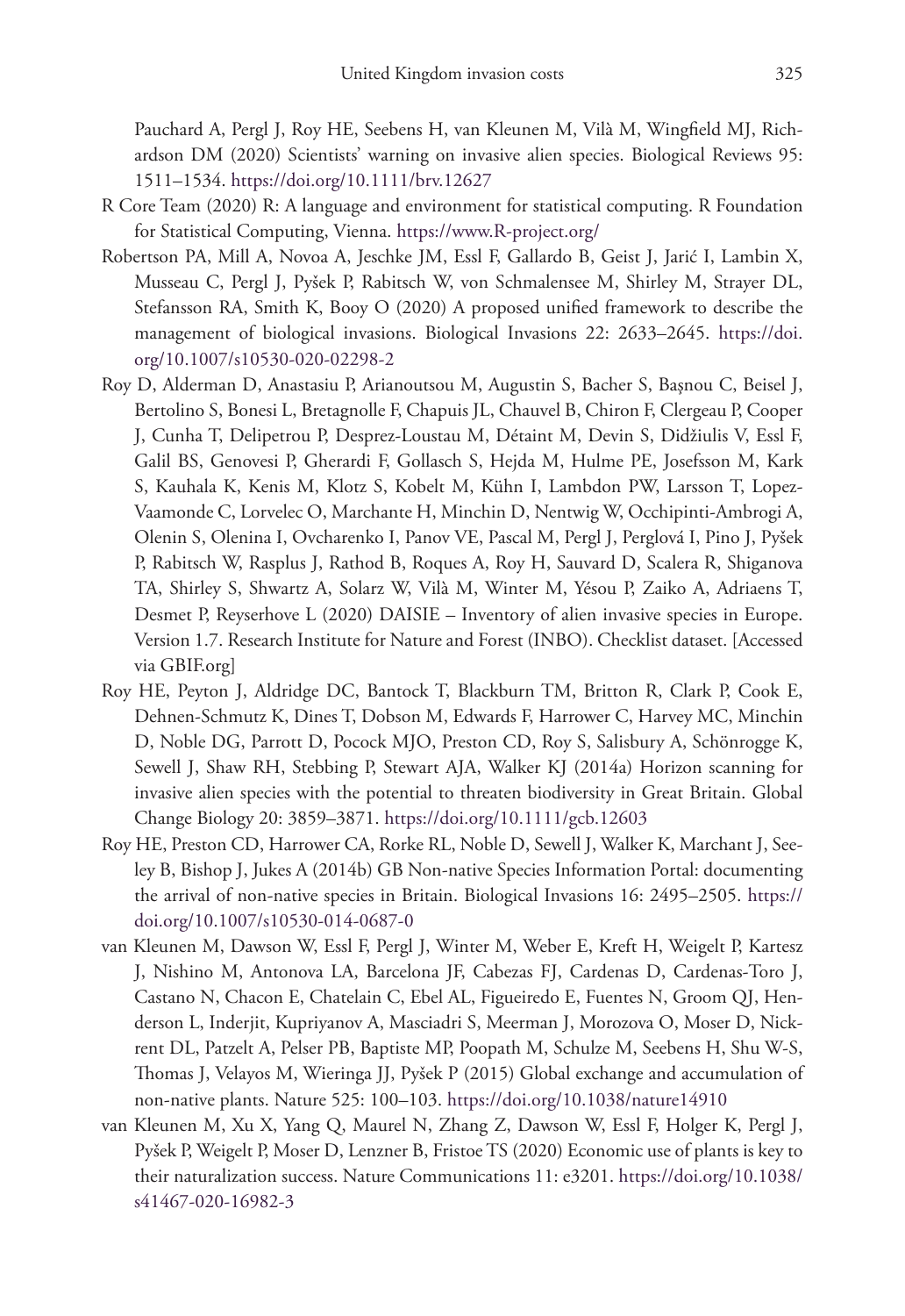- Seebens H (2020) SInAS workflow: Integration and standardisation of alien species data. <https://doi.org/10.5281/zenodo.3763222>
- Seebens H, Bacher S, Blackburn TM, Capinha C, Dawson W, Dullinger S, Genovesi P, Hulme PE, van Kleunen M, Kühn I, Jeschke J, Lenzner B, Liebhold AM, Pattison Z, Pergl J, Pyšek P, Winter M, Essl F (2021) Projecting the continental accumulation of alien species through to 2050. Global Change Biology 27: 970–982. [https://doi.org/10.1111/](https://doi.org/10.1111/gcb.15333) [gcb.15333](https://doi.org/10.1111/gcb.15333)
- Seebens H, Blackburn TM, Dyer EE, Genovesi P, Hulme PE, Jeschke JM, Pagad S, Pyšek P, Winter M, Arianoutsou M, Bacher S, Blasius B, Brundu G, Capinha C, Celesti-Grapow L, Dawson W, Dullinger S, Fuentes N, Jäger H, Kartesz J, Kenis M, Kreft H, Kühn I, Lenzner B, Liebhold A, Mosena A, Moser D, Nishino M, Pearman D, Pergl J, Rabitsch W, Rojas-Sandoval J, Roques A, Rorke S, Rossinelli S, Roy HE, Scalera R, Schindler S, Štajerová K, Tokarska-Guzik B, van Kleunen M, Walker K, Weigelt P, Yamanaka T, Essl F (2017) No saturation in the accumulation of alien species worldwide. Nature Communications 8: e14435.<https://doi.org/10.1038/ncomms14435>
- Seebens H, Blackburn TM, Dyer EE, Genovesi P, Hulme PE, Jeschke J, Pagad S, Pyšek P, van Kleunen M, Winter M, Ansong M, Arianoutsou M, Bacher S, Blasius B, Brockerhoff EG, Brundu G, Capinha C, Causton CE, Celesti-Grapow L, Dawson W, Dullinger S, Economo EP, Fuentes N, Guénard B, Jäger H, Kartesz J, Kenis M, Kühn I, Lenzner B, Liebhold AM, Mosena A, Moser D, Nentwig W, Nishino M, Pearman D, Pergl J, Rabitsch W, Rojas-Sandoval J, Roques A, Rorke S, Rossinelli S, Roy HE, Scalera R, Schindler S, Štajerová K, Tokarska-Guzik B, Walker K, Ward DF, Yamanaka T, Essl F (2018) Global rise in emerging alien species results from increased accessibility of new source pools. Proceedings of the National Academy of Sciences 115: E2264–E2273. [https://doi.org/10.1073/](https://doi.org/10.1073/pnas.1719429115) [pnas.1719429115](https://doi.org/10.1073/pnas.1719429115)
- Shackleton RT, Shackleton CM, Kull CA (2018) The role of invasive alien species in shaping local livelihoods and human well-being: A review. Journal of Environmental Management 229: 145–157.<https://doi.org/10.1016/j.jenvman.2018.05.007>
- Simberloff D, Martin J, Genovesi P, Maris V, Wardle DA, Aronson J, Courchamp F, Galil B, García-Berthou E, Pascal M (2013) Impacts of biological invasions: what's what and the way forward. Trends in Ecology and Evolution 28: 58–66. [https://doi.org/10.1016/j.](https://doi.org/10.1016/j.tree.2012.07.013) [tree.2012.07.013](https://doi.org/10.1016/j.tree.2012.07.013)
- White P, Harris S (2002) Economic and environmental costs of alien vertebrate species in Britain. In: Pimentel D (Ed.) Biological invasions. CRC Press, Cleveland, 113–150. [https://](https://doi.org/10.1201/9781420041668.ch7) [doi.org/10.1201/9781420041668.ch7](https://doi.org/10.1201/9781420041668.ch7)
- Williams F, Eschen R, Harris A, Djeddour D, Pratt C, Shaw RH, Varia S, Lamontagne-Godwin J, Thomas SE, Murphy ST (2010) The economic cost of invasive non-native species to Great Britain. CABI, Egham, 198 pp.
- Williamson M (1996) Biological Invasions. Chapman & Hall, London, 244 pp.
- Williamson M (2002) Alien plants in the British Isles. In: Pimentel D (Ed.) Biological Invasions. CRC Press, Cleveland, 91–112.<https://doi.org/10.1201/9781420041668.ch6>
- World Economic Outlook Database (2020) IMF.org. International Monetary Fund. [Retrieved 13 October 2020]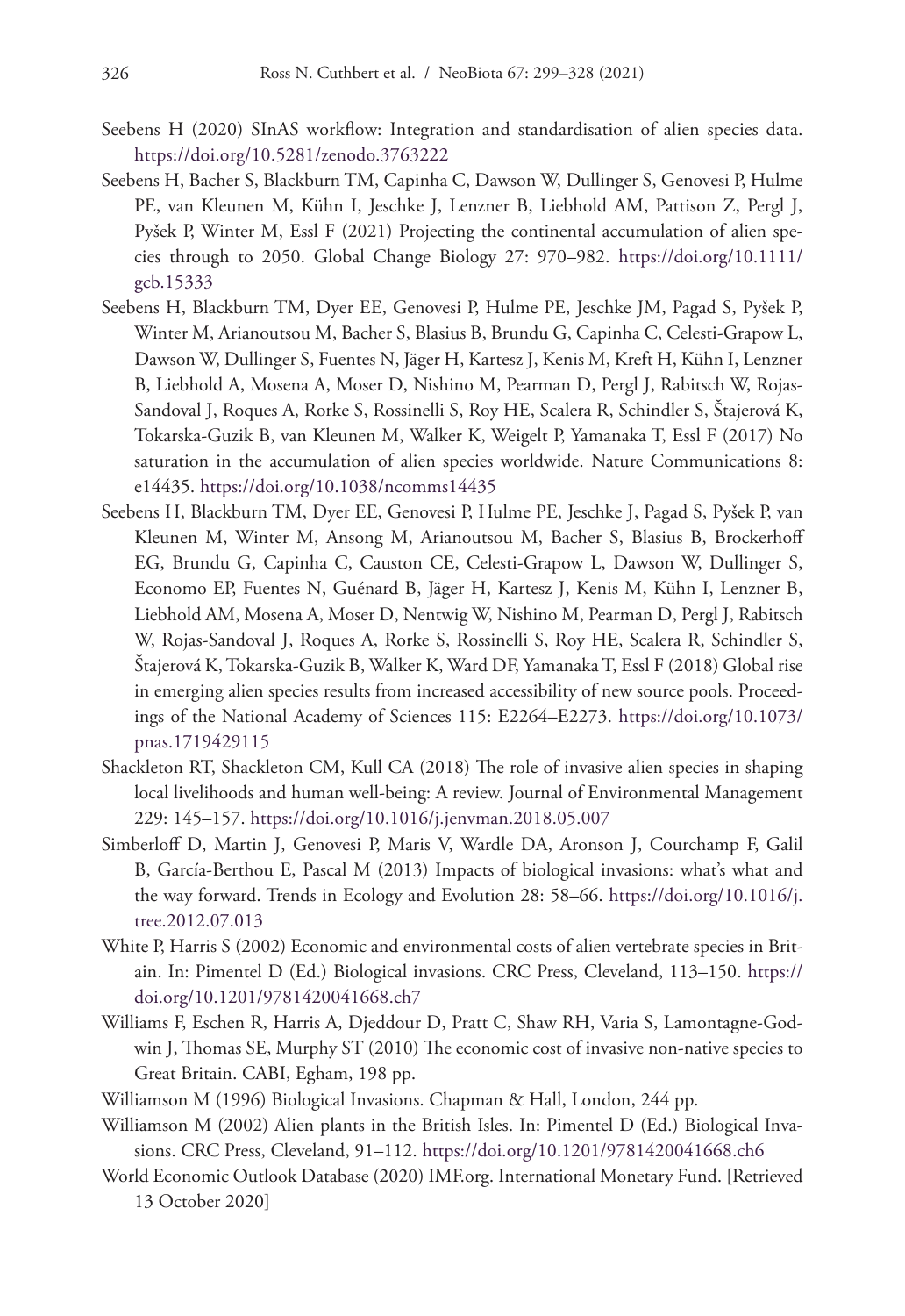## **Supplementary material 1**

### **Subset of InvaCost database used for analyses of UK invasion costs. Note that cost data are not annualised.**

Authors: Ross N. Cuthbert, Angela C. Bartlett, Anna J. Turbelin, Phillip J. Haubrock, Christophe Diagne, Zarah Pattison, Franck Courchamp, Jane A. Catford

Data type: database

Copyright notice: This dataset is made available under the Open Database License [\(http://opendatacommons.org/licenses/odbl/1.0/](http://opendatacommons.org/licenses/odbl/1.0/)). The Open Database License (ODbL) is a license agreement intended to allow users to freely share, modify, and use this Dataset while maintaining this same freedom for others, provided that the original source and author(s) are credited.

Link: <https://doi.org/10.3897/neobiota.67.59743.suppl1>

## **Supplementary material 2**

**Summary of the content of the descriptive columns of the database used in this study (adapted from Diagne et al. 2020a)**

Authors: Ross N. Cuthbert, Angela C. Bartlett, Anna J. Turbelin, Phillip J. Haubrock, Christophe Diagne, Zarah Pattison, Franck Courchamp, Jane A. Catford Data type: explanation

Copyright notice: This dataset is made available under the Open Database License [\(http://opendatacommons.org/licenses/odbl/1.0/](http://opendatacommons.org/licenses/odbl/1.0/)). The Open Database License (ODbL) is a license agreement intended to allow users to freely share, modify, and use this Dataset while maintaining this same freedom for others, provided that the original source and author(s) are credited.

Link: <https://doi.org/10.3897/neobiota.67.59743.suppl2>

## **Supplementary material 3**

## **Web of Science search terms for UK invasive species publication numbers, alongside resulting study numbers**

Authors: Ross N. Cuthbert, Angela C. Bartlett, Anna J. Turbelin, Phillip J. Haubrock, Christophe Diagne, Zarah Pattison, Franck Courchamp, Jane A. Catford

Data type: database

Copyright notice: This dataset is made available under the Open Database License [\(http://opendatacommons.org/licenses/odbl/1.0/](http://opendatacommons.org/licenses/odbl/1.0/)). The Open Database License (ODbL) is a license agreement intended to allow users to freely share, modify, and use this Dataset while maintaining this same freedom for others, provided that the original source and author(s) are credited.

Link: <https://doi.org/10.3897/neobiota.67.59743.suppl3>